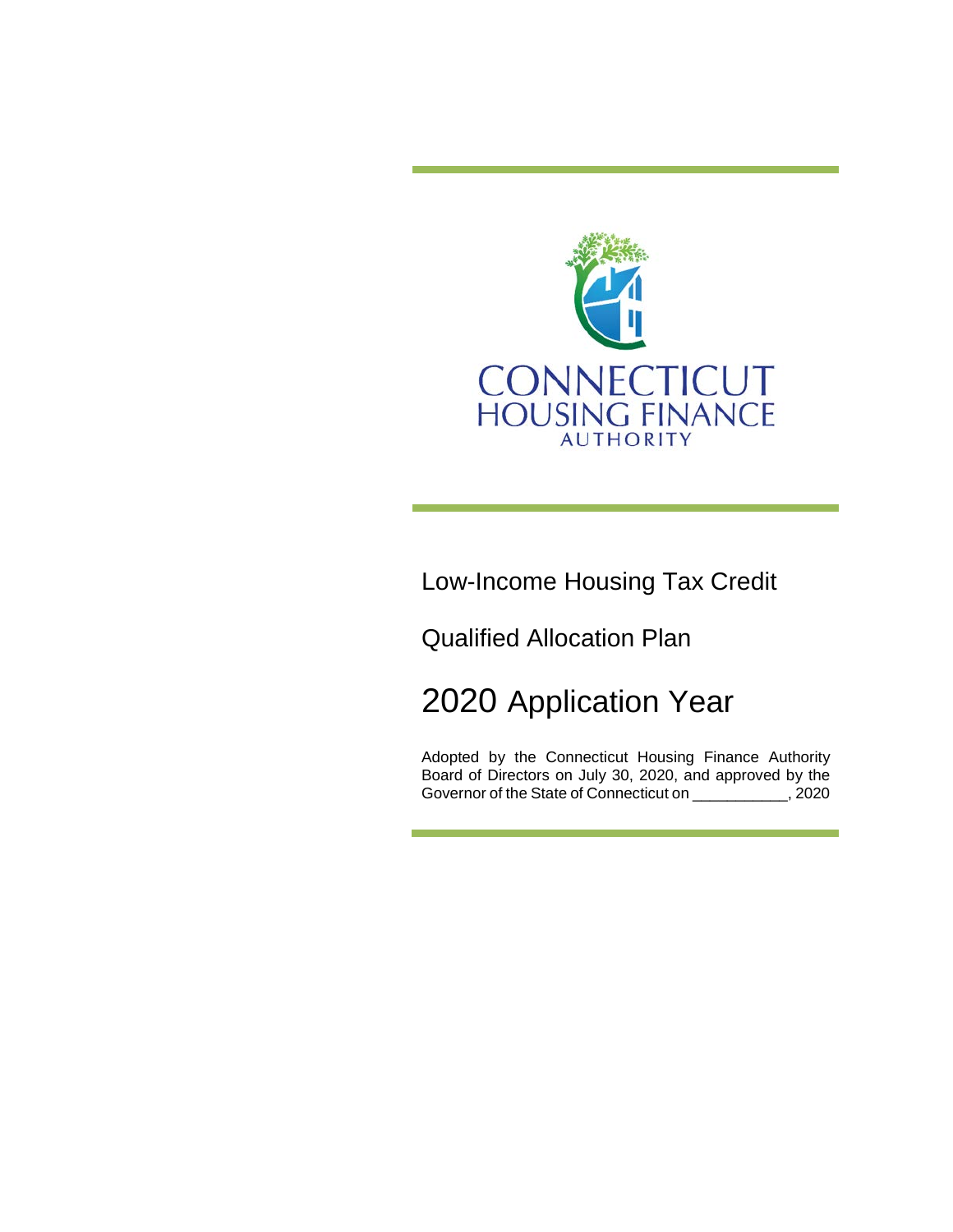# <span id="page-1-0"></span>**Table of Contents**

| $\mathbf{I}$ . |  |
|----------------|--|
| II.            |  |
| A.             |  |
| <b>B.</b>      |  |
| C.             |  |
| III.           |  |
| Α.             |  |
| <b>B.</b>      |  |
| $C_{\cdot}$    |  |
|                |  |
|                |  |
|                |  |
|                |  |
|                |  |
|                |  |
| IV.            |  |
| V.             |  |

Connecticut Housing Finance Authority<br>2020 Qualified Allocation Plan<br>Adopted by the Board of Directors July 30, 2020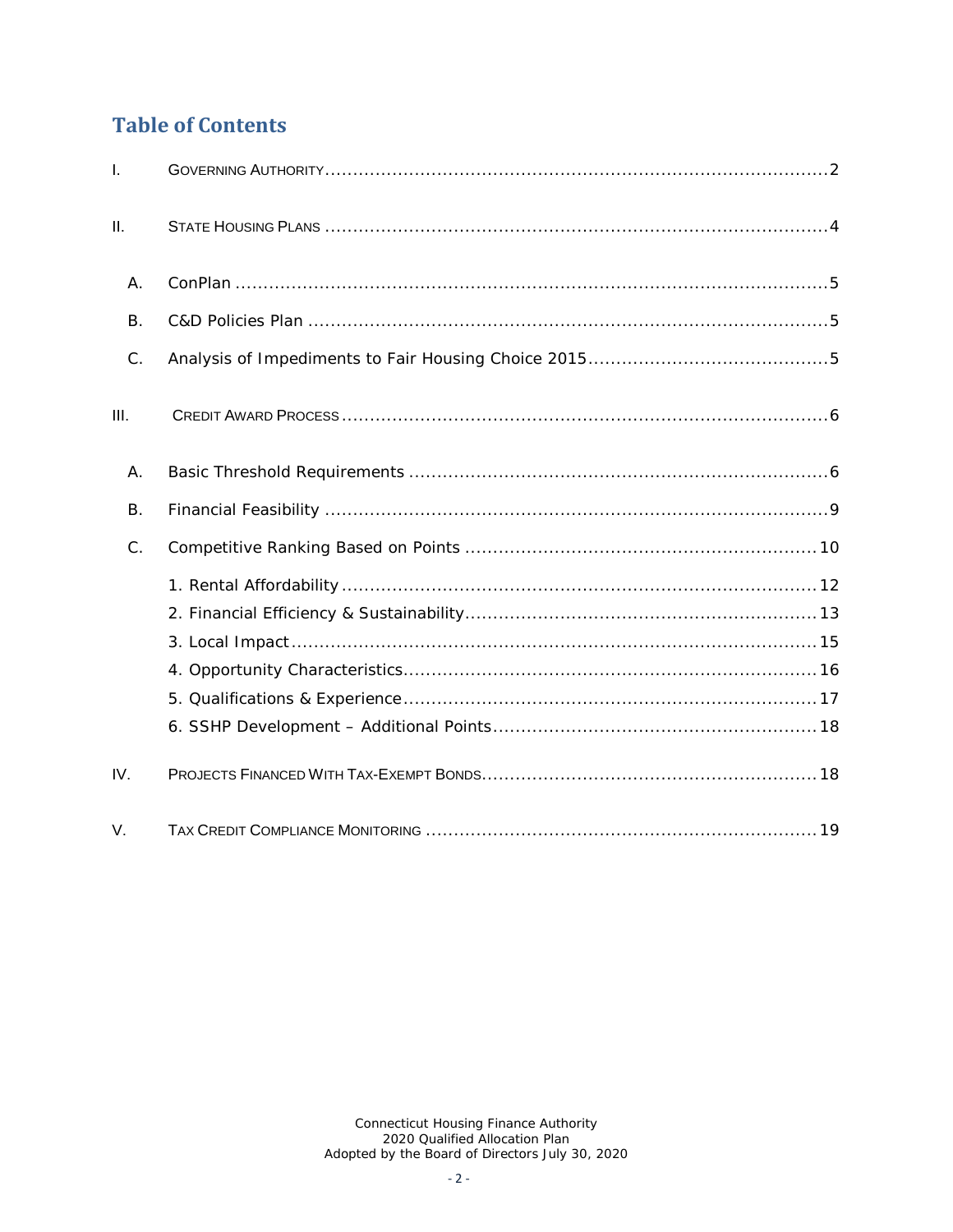# **I. GOVERNING AUTHORITY**

This 2020 Qualified Allocation Plan (the "Plan") hereby establishes procedures for the reservation, allocation and compliance monitoring of the federal Low-Income Housing Tax Credit Program (the "LIHTC Program") in the State of Connecticut (the "State") and establishes policies, procedures and requirements for the use of federal Low-Income Housing Tax Credits (the "Credits") in the State in order to meet the purposes contained in Section 252 of Public Law No. 99-514 (October 22, 1986), known as the federal Tax Reform Act of 1986, as amended and as codified in Section 42 of the Internal Revenue Code (the "Code"). The Connecticut Housing Finance Authority (the "Authority") is a public instrumentality and political subdivision of the State created by virtue of Chapter 134 of the Connecticut General Statutes (as amended, the "Act"). The Authority is designated as the housing credit agency for the State and has adopted the Plan in order to set forth selection criteria to be used to determine housing priorities which are appropriate to local conditions in the State in accordance with the requirements set forth in Section 42(m) of the Code and with other applicable law. LIHTC Program applicants, awardees and other participants in the State shall be subject to, and shall be required to comply with, all rules and requirements governing the LIHTC Program set forth herein and set forth in: the Act, other applicable provisions of the Connecticut General Statutes, Section 42 of the Code, other applicable sections of the Code, and all federal and state administrative and regulatory law promulgated thereunder, including, without limitation, all Internal Revenue Service ("IRS") regulations, revenue rulings, procedures and notices and all applicable provisions of the procedures (the "Procedures") adopted by the Authority in accordance with the Act and Section 1-121 of the Connecticut General Statutes. In the event that any statutory, administrative or regulatory requirements governing the LIHTC Program are changed, amended or modified, applicants, awardees and other participants in LIHTC Program shall be subject to such changes, amendments or modifications and such changes, amendments and modifications are be incorporated herein.

In addition, each Application (as defined below) submitted in accordance with the Plan, and any resulting reservation award or allocation, shall be subject to, and shall be required to comply with, all rules and requirements governing the LIHTC Program set forth in the following procedures, policies and other guidance materials published by the Authority (as amended, collectively, the "LIHTC Materials"):

- 1. Article IV(A) of the Procedures;
- 2. Article II of the Procedures;
- 3. The CHFA/DOH Consolidated Application (the "ConApp");
- 4. The CHFA 2020 Multifamily Design, Construction and Sustainability Standards (the "Construction Standards");
- 5. The Authority's Board Very Low-Income Construction Employment Policy Statement (the "VLI Policy");
- 6. The Authority's Board Program Eligibility Requirements: Delinquent or Non-Performing Applicants Policy Statement (the "Eligibility Policy"); and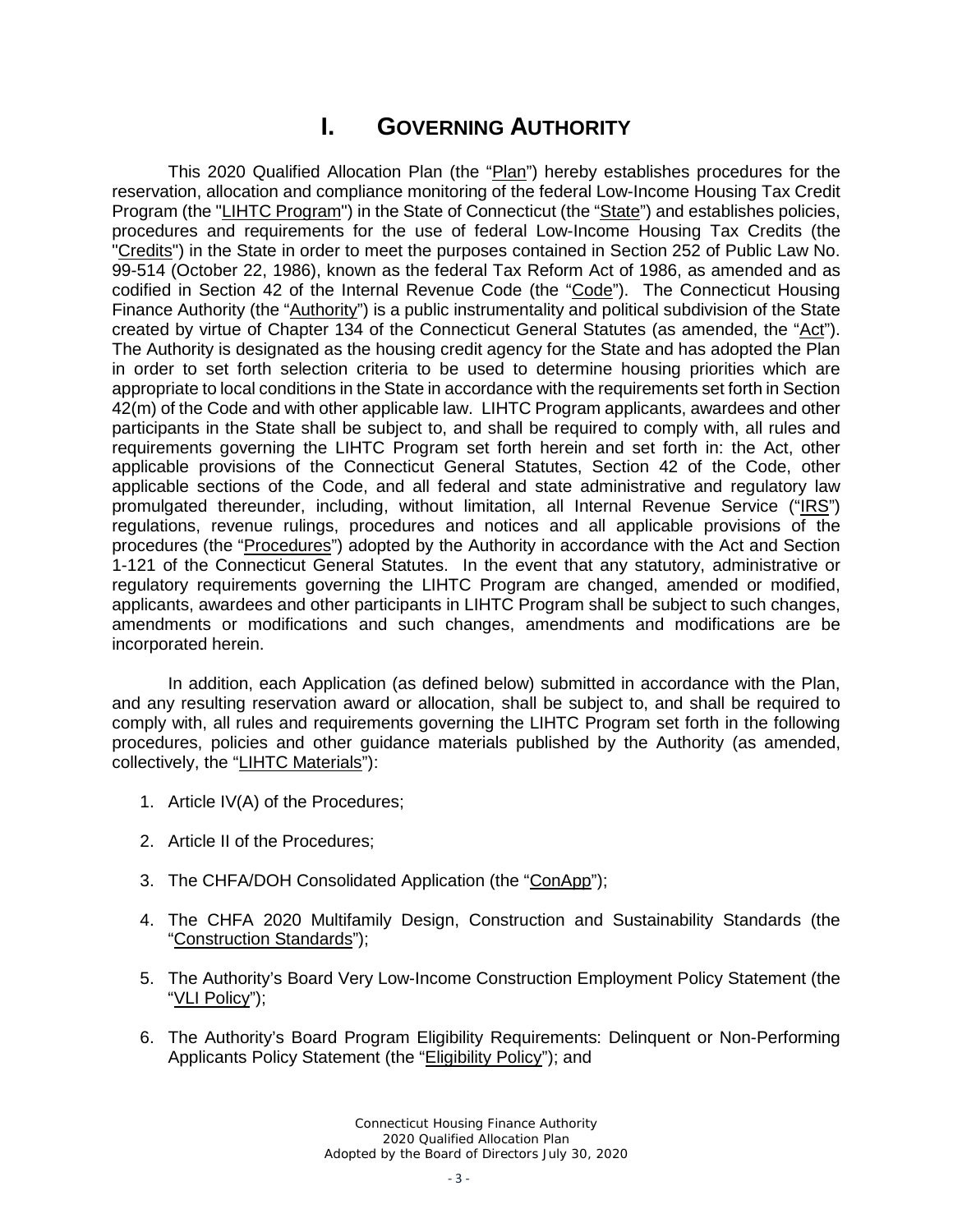7. The 2020 Authority Guidelines, including, without limitation, the CHFA Low-Income Housing Tax Credit (LIHTC) Program Guideline, the CHFA Construction Guideline: Project Planning & Technical Services Review, the CHFA Low-Income Housing Tax Credit (LIHTC) Program Opportunity Characteristics Guideline, the CHFA Pre-Construction Guideline, the CHFA Supportive Housing Guidelines, the CHFA Market Study Guidelines, the Construction Guideline: Energy Conservation, the CHFA Hybrid Financing Structure Guidelines, the CHFA LIHTC Program Glossary of Terms and all other LIHTC Program and construction guidance or materials published in connection with the Plan (collectively, the "Guidelines").

In the event that any requirements or terms contained in the LIHTC Materials shall contain provisions contradictory, or in opposition to terms expressly set forth in the Plan, the terms or requirements set forth in the Plan shall be controlling and supersede any requirements in conflict therewith.

The Plan governs all applications (each an "Application") submitted by a developer or sponsor (together with any affiliate, subsidiary or other related party, as determined by the Authority, each an "Applicant") for 9% Credits (the "9% Credits") to be reserved from the 2021 Credit Ceiling (as defined below) and applications requesting Credits in accordance with the requirements of Section 42(h)(4) of the Code (the "4% Credits").

The amount of 9% Credits available for award and reservation pursuant to the Plan shall be equal to the amount estimated by the Authority in its sole discretion to be available under Section 42(h)(3)(C) of the Code for the calendar year 2021 (the "2021 Credit Ceiling"), which amount shall include, without limitation, unused 9% Credits from prior calendar years, population based 9% Credits for calendar year 2021, eligible returned 9% Credits and national pool 9% Credits. Notwithstanding the foregoing, in its sole discretion and in order to accomplish the objectives of the Plan, the Authority may make awards and reservations for the purpose of forward allocations from future year credit ceilings which may affect the 2021 Credit Ceiling.

In order to provide continuity and stability to the LIHTC Program development community, the Authority intends to make every effort to publish the estimated 2022 credit ceiling to be administered under the 2021 qualified allocation plan upon the announcement of awarded reservations under the Plan, which estimate shall be subject to change.

## **II. STATE HOUSING PLANS**

<span id="page-3-0"></span>The Authority and the State of Connecticut Department of Housing ("DOH") work closely to align the Plan with State housing policy. To that end, the focus of the Plan for 2020 is on the most current priorities within State housing policy in support of the State's mission and vision to achieve a Connecticut where affordable housing, in strong, vibrant, and inclusive communities, is accessible to individuals and families across the state and homelessness is a thing of the past. The Plan for 2020 distributes Points (as defined below) to reflect the State's priorities. It does this by ensuring consistency and coordination with the State of Connecticut's three long range and large scale Plans related to affordable housing: the Consolidated Plan for Housing and Community Development ("ConPlan"), the Conservation and Development Policies: The Plan for Connecticut (the "C&D Policies Plan"), and the Analysis of Impediments to Fair Housing Choice 2015 ("AI").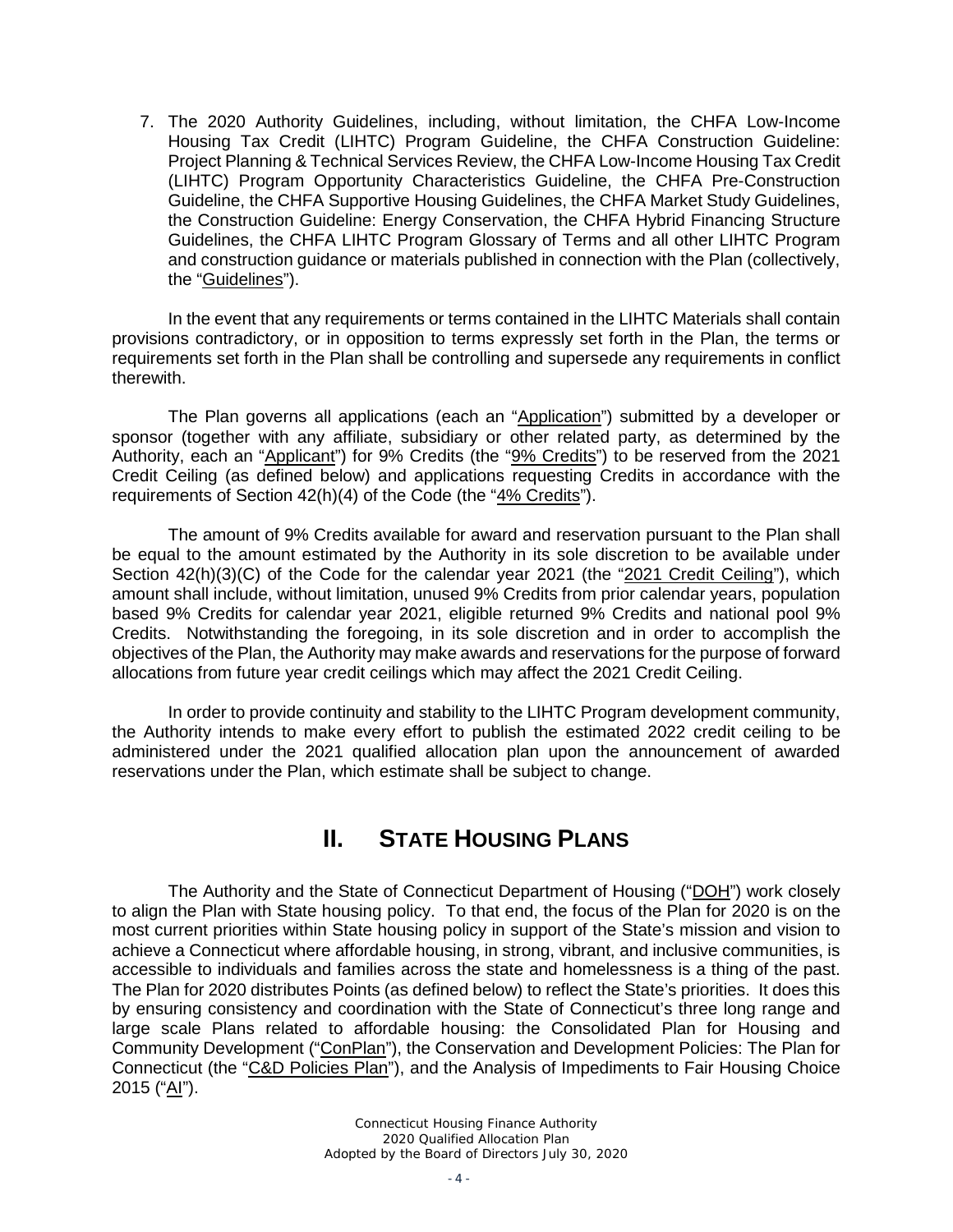The Plan for allocating Credits in the State supports the needs and priorities as defined in the current State of Connecticut ConPlan and the current Annual Action Plan, as required by the National Affordable Housing Act of 1990 (the "National Housing Act"). The National Housing Act requires that the ConPlan govern the allocation of Federal funds by the State. The Plan will not undertake a separate needs assessment or establishment of goals and objectives, but incorporates by reference the needs assessment of the ConPlan and adopts its specific priorities for rental housing for use in the Plan. Additionally, the Plan similarly adopts relevant housing policies of the C&D Policies Plan and the AI.

#### <span id="page-4-0"></span>**A. ConPlan**

The overall goal of the community planning and development programs covered by the ConPlan is to develop decent housing available to all, ensure a suitable living environment and expand economic opportunities principally for low- and moderate-income persons.

The affordable housing development objectives of the ConPlan adapted for use in the Plan may include the following:

- 1. Prevent and end homelessness.
- 2. Increase the supply of affordable housing, which includes preservation, rehabilitation and creation of affordable housing with the goal of expanding housing choice and opportunity.
- 3. Increase the supply of quality affordable housing in order to support economic growth and the development of stable and healthy communities and neighborhoods.
- 4. Make housing investments that support responsible growth and development in the state and the efficient use of existing infrastructure investment in transportation, water, sewer, and other utility systems.

#### <span id="page-4-1"></span>**B. C&D Policies Plan**

Affordable rental housing development policies of the C&D Policies Plan adapted for use in the Plan incorporate the Growth Management Principles of the C&D Policies Plan, which call for revitalizing regional centers, expanding housing opportunity and choice, as well as concentrating investments that support both development and transportation. In addition, the Plan is also consistent with the C&D Policies Plan regarding its policy to promote, "housing mobility and choice across income levels utilizing current infrastructure and the preservation of existing residential neighborhoods and housing stock." In accordance with C.G.S. § 16a-35d, exceptions may apply to the funding of growth-related developments located in priority funding areas and will be considered as applicable at the discretion of the Authority's Board of Directors.

#### <span id="page-4-2"></span>**C. Analysis of Impediments to Fair Housing Choice 2015**

The AI is intended to satisfy the State's obligation to analyze the impediments to fair housing choice and to then take steps to overcome the impediments it identifies, in order to enable the State to more quickly overcome the barriers to full and equal access to safe, decent, affordable housing in economically vibrant, diverse communities statewide.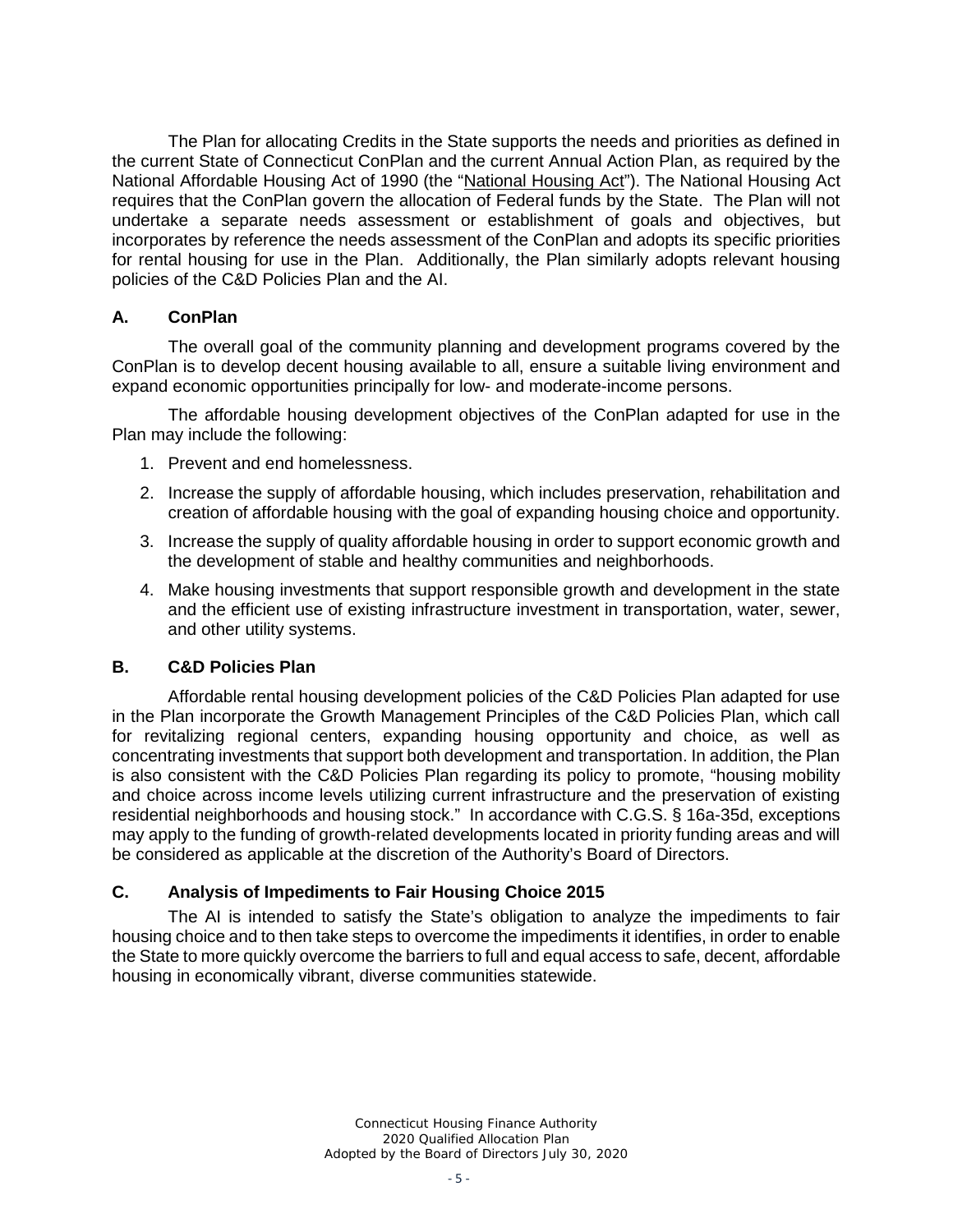# **III. CREDIT AWARD PROCESS**

<span id="page-5-0"></span>Each Application for a proposed development (each a "Proposed Development") received by the Authority on or before the applicable deadline published by the Authority from time to time: (i) seeking an awarded reservation of 9% Credits from the 2021 Credit Ceiling, or (ii) requesting an allocation of 4% Credits in accordance with the requirements of Section 42(h)(4) of the Code and the Plan, shall be evaluated for full compliance with the Basic Threshold Requirements (as defined below). *No Applications or included Application materials will be considered for review if they are submitted after the applicable deadline published by the Authority, provided, however, the Authority may seek clarification of any Application submissions in its sole discretion at any time.* All Completed Applications (as defined below) seeking an awarded reservation of 9% Credits from the 2021 Credit Ceiling shall be evaluated for their achievement of Financial Feasibility (as defined below) and shall receive a competitive ranking based on Points (as defined below).

In making such evaluations and rankings, the Chief Executive Officer – Executive Director shall have discretion to interpret the intent of the requirements set forth in the Plan and to evaluate and score applications accordingly in order to address the State's housing policy goals.

Notwithstanding anything contained herein to the contrary, awarded reservations for 9% Credits from the 2021 Credit Ceiling shall be Completed Applications (as defined below) that demonstrate Financial Feasibility (as defined below) and receive a ranking based on Points which is sufficient to receive an awarded reservation of 9% Credits from the 2021 Credit Ceiling.

The Authority's Board of Directors shall approve all awarded reservations of 9% Credit from the 2021 Credit Ceiling and the Board of Directors retains the full discretion to independently review proposed awarded reservations and not award 9% Credits on account of non-compliance with requirements of any adopted housing policies, standards, or objectives of the State.

#### **A. Basic Threshold Requirements.**

At any time during the Authority's review of Applications and in order to further the housing policies and goals of the Plan, the Chief Executive Officer – Executive Director shall have the discretion to determine that an Application is completed (each, a "Completed Application") upon the presentation of documented evidence demonstrating the Proposed Development's compliance with the following Basic Threshold Requirements (the "Basic Threshold Requirements"):

1. *State Housing Policy*. The Proposed Development shall address at least one (1) of the following State housing policy goal criteria set forth in the C&D Policies Plan:

- a. Enhance housing mobility and choice across income levels and promote vibrant, mixed-income neighborhoods through rental opportunities;
- b. Support adaptive reuse of historic and other existing structures for use as residential housing;
- c. Support local efforts to develop appropriate urban infill housing and neighborhood amenities to make better use of limited urban land;
- d. Promote housing and/or affordable housing as part of mixed use and transit oriented developments within walking distance of public transportation facilities;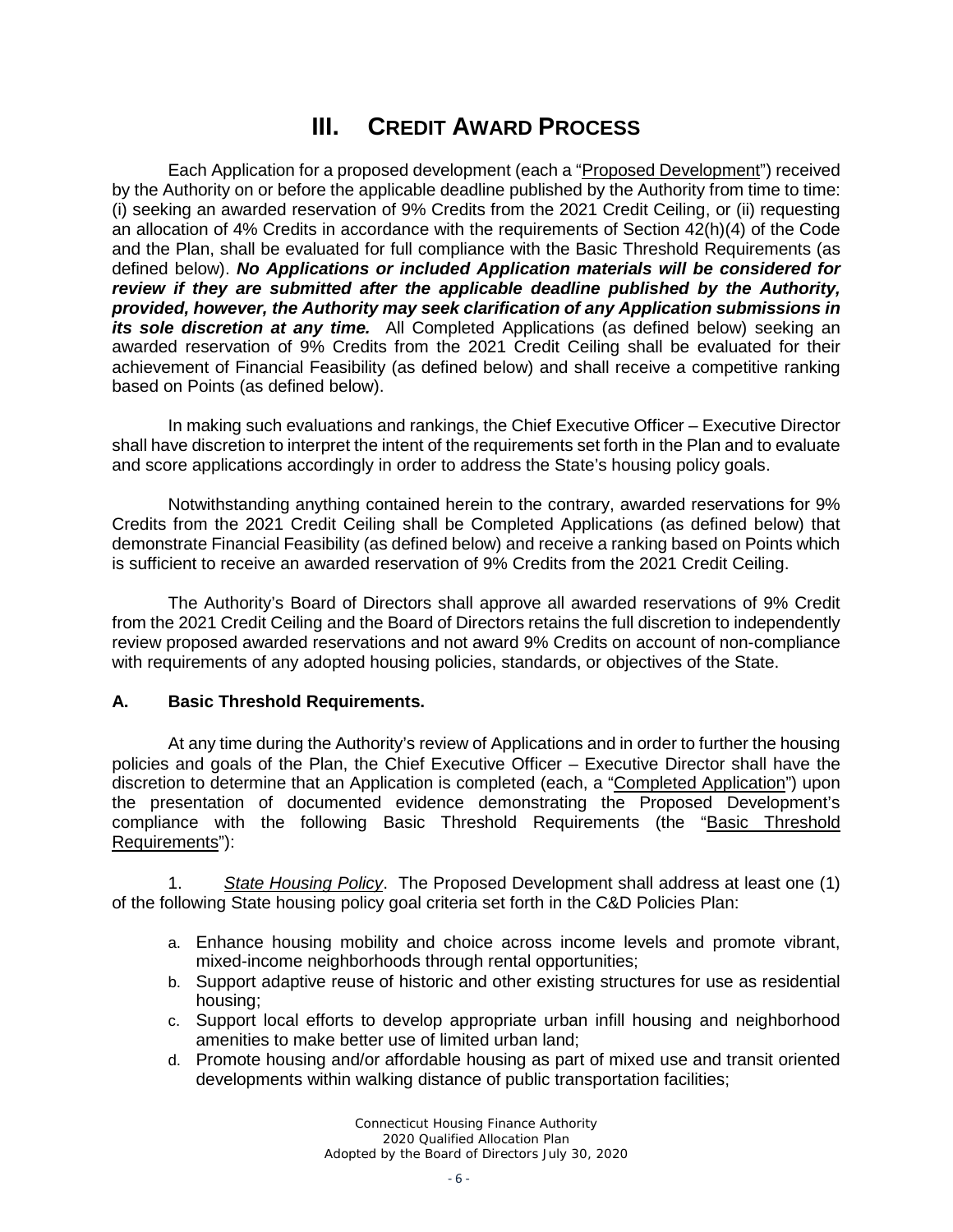- e. Revitalize rural villages and main streets by promoting the rehabilitation and appropriate reuse of historic facilities, such as former mills, to allow a concentration of higher density or multiple use development where practical and consistent with historic character;
- f. Access to parks and recreational opportunities, including trails, greenways, community gardens and waterways, for affordable and mixed-income housing;
- g. Focus on infill development and redevelopment opportunities in areas with existing infrastructure, such as in cities or town centers, which are at an appropriate scale and density for the particular area; or
- h. Promote the continued use or adaptive reuse of existing facilities and developed prosperity, including brownfields in strategic locations.

2. Proposed Credible Financing Plan. The Application shall include a proposed credible financing plan that demonstrates a balanced sources and uses of funds essential to the viability of the Proposed Development with: (a) a proposed amount of awarded reservation of 9% Credits which does not exceed: (i) \$30,000 per LIHTC Program qualified unit in the Proposed Development, and (ii) 20% of the population component of the 2021 Credit Ceiling as determined in accordance with Section 42(h)(3)(c)(ii) of the Code, and (b) sources of funds or financing that are supported by commitment letters or other proof of serious intent from the providers of said sources of funds or financing, *provided*, *however*, with respect to any proposed source of funds or financing from DOH, the Application need only include evidence of a pending application or pending request made to DOH. Notwithstanding the foregoing, evidence of the preliminary approval of any required rental subsidy shall be required for any Proposed Development in the SSHP (as defined below);

3. Site Control & Environmental Site Assessment. The Application shall demonstrate the Applicant's site control of the Proposed Development and shall include a Phase I environmental site assessment prepared and supplemented in accordance with the requirements set forth in the ConApp and which has been completed within one (1) year prior to the applicable deadline published by the Authority;

4. Zoning Approval. The Proposed Development shall have received appropriate planning and zoning approval from all State and municipal authorities with jurisdiction;

5. Qualified Development Team. The Application shall include a qualified development team satisfying the Guidelines, which qualified development team shall include, without limitation, an architect, a general contractor (subject to applicable bidding requirements) and a property management agent;

6. Bidding & Project Cost Adjustments. The Application shall demonstrate compliance with all applicable bidding requirements. In the event that the Proposed Development's project costs increase from the budget proposed at the time of Application, the Authority shall require the applicant to mitigate and reduce such project cost increases by virtue of, without limitation, competitive bidding and/or value engineering, or both as may be required by the Authority. *NOTE:* Applicants are advised to pre-qualify three general contractors acceptable to the Authority and competitive bidding for a general contractor or project valueengineering should be completed prior to the allocation of 9% Credits or the issuance of a 42(m) letter by the Authority;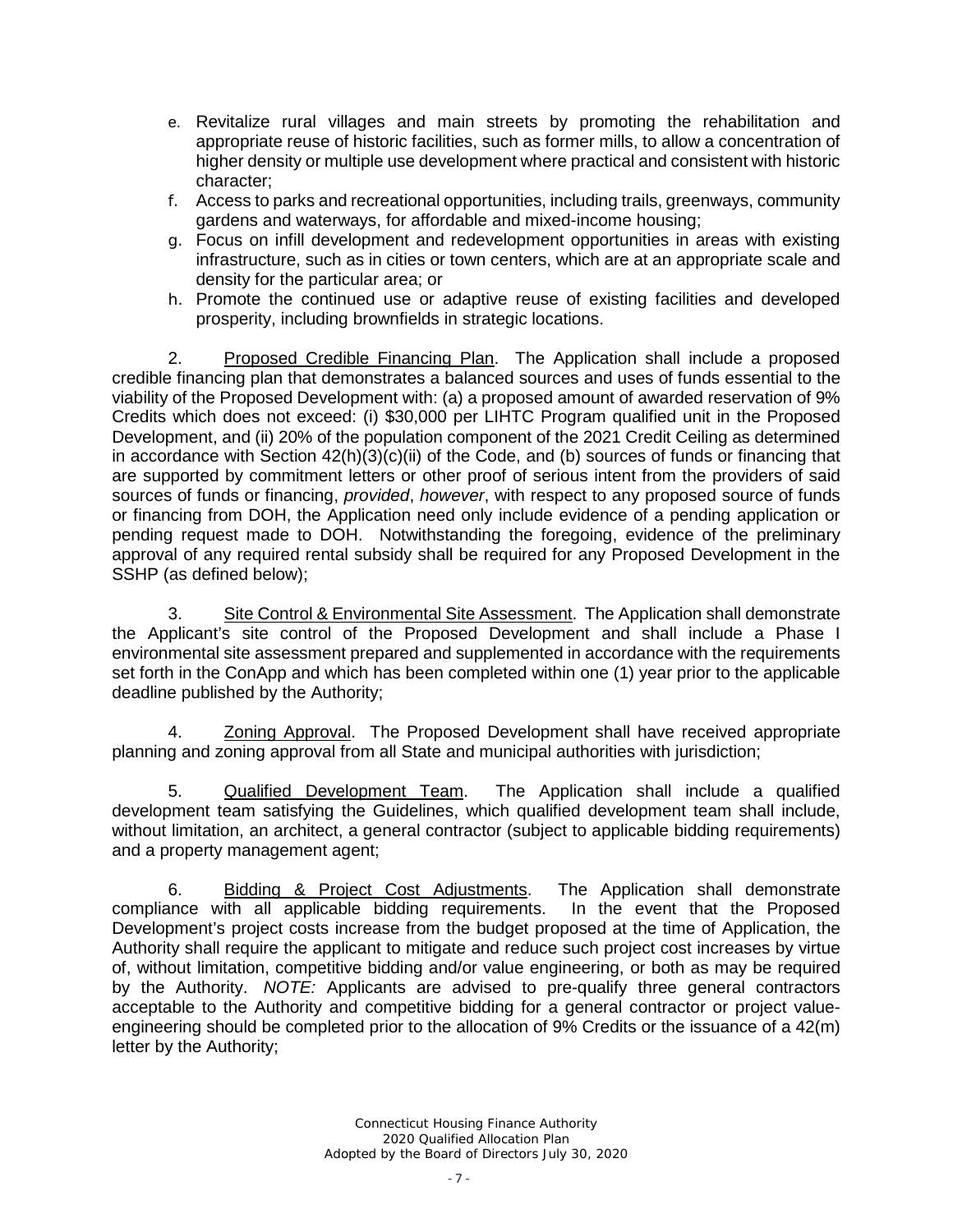7. Construction Oversight. The Proposed Development shall commit to provide construction observation reports to the Authority on a regular basis in accordance with the Guidelines;

8. No Resident Displacement. The Proposed Development shall be affordable to current residents (if any) so that no permanent displacement is required for reasons of affordability;

9. Affordability Commitment. The Proposed Development shall include a commitment of at least forty (40) years of affordability by virtue of the LIHTC Program Extended Low-Income Housing Commitment (the "ELIHC"). The Proposed Development shall include a minimum of 20% of the units in the Proposed Development that shall serve households with incomes greater than 30% but less than or equal to 50% of the Area Median Income ("AMI"). If a Proposed Development includes units that have a rental or supportive housing subsidy that subsequently becomes unavailable, upon the request of the owner, and with the authorization of the Authority in its sole discretion, the designated units, including supportive housing units, may revert to 50% AMI or 60% AMI units as stated in the ELIHC until new subsidy or funding becomes available;

10. Plans and Specifications. The Application shall include plans and specifications that are in compliance with the Construction Standards and shall be submitted at a minimum level of 40% complete in accordance with the Construction Standards and the applicable Guidelines;

11. Rehabilitation Project Construction Hard Costs. For Proposed Developments including rehabilitation, the Application shall include minimum construction hard cost expenditures of \$25,000 per unit (*For reference please see* Divisions 3-16, as noted on the ConApp Project Cost Summary form);

12. Re-syndication. If the Proposed Development, or a portion of the Proposed Development, seeking an awarded reservation of 9% Credits from the 2021 Credit Ceiling shall have received an allocation of Credits in a prior year, the Application deadline under the Plan shall be more than twenty (20) years after said Proposed Development's placed-in-service date with respect to such prior allocation of Credits;

13. Very-Low Income Construction Employment. The Application shall include a commitment to undertake good faith efforts to hire or train very low-income persons in accordance with the VLI Policy;

14. Rehabilitation Capital Needs Assessment. For Proposed Developments including rehabilitation, the Application shall include a capital needs assessment of the structure to be rehabilitated, in form and content consistent with the Construction Standards;

15. Prior Applicant Non-compliance. The Applicant shall not have failed to comply with the requirements of the LIHTC Program with respect to any prior reservation award or allocation of Credits, including, without limitation, (a) failing to comply with the terms of any ELIHC for a project they previously sponsored or developed, (b) being removed as a general partner, managing member or manager or management agent from any previous LIHTC Program development; or (c) being affiliated with a project against which a foreclosure was commenced;

*Connecticut Housing Finance Authority* 16. Public Housing Resident Participation. If the Application is within the Public Housing Classification (as defined below) and the Proposed Development includes existing residents, the Application shall certify that it has a plan that ensures meaningful resident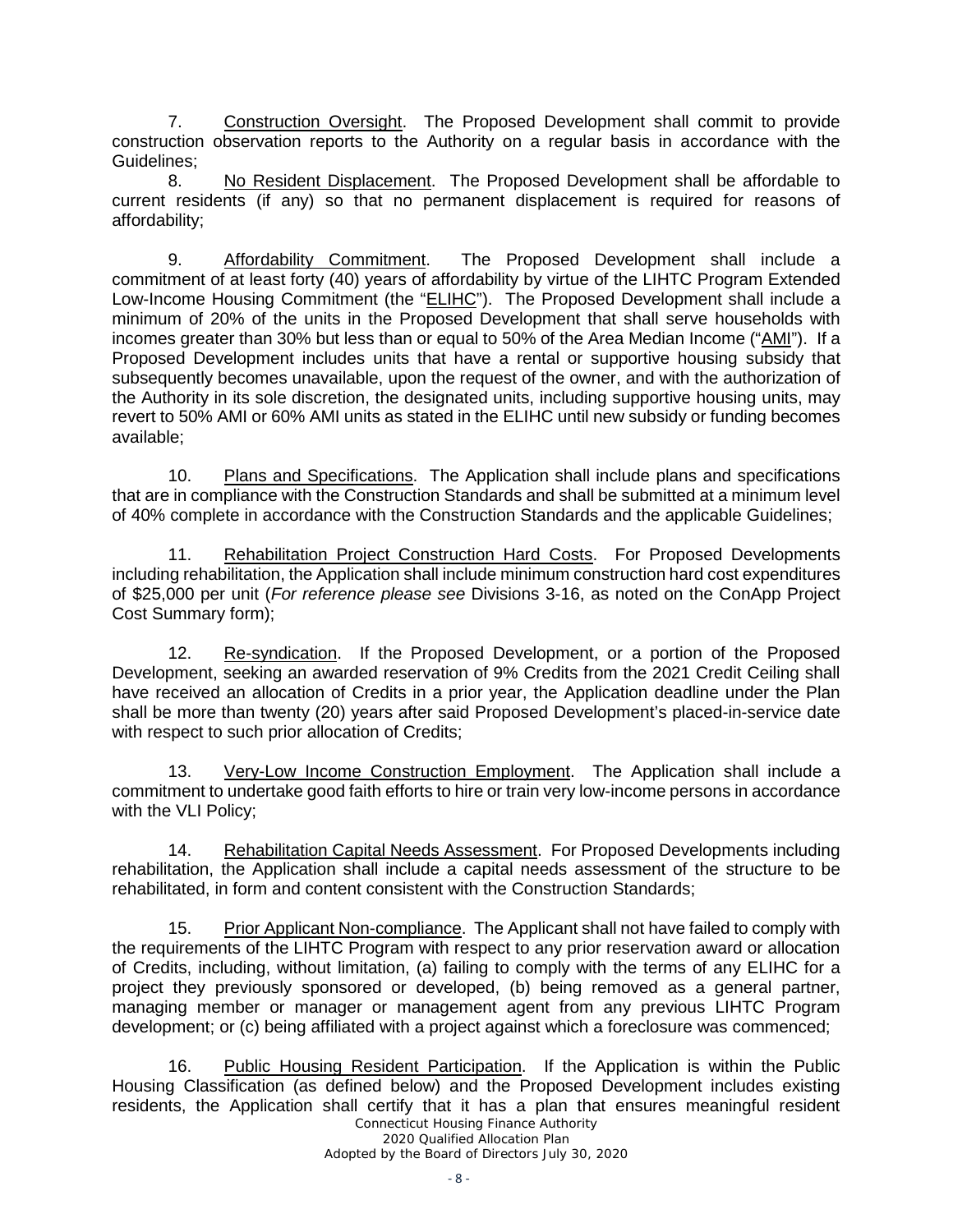participation in the planning and implementation process, in accordance with Section 8-64c of the Connecticut General Statutes (*See ConApp*);

17. Public Housing Preference. The Application shall include a commitment to: (a) give preference in its tenant selection plan to eligible households on waiting lists of the public housing authority(ies) (each, a "PHA") in the local market area, subject to HUD regulations, and (b) make on-going efforts to request that the PHA make referrals to the Proposed Development, or request that the PHA include relevant information about the Proposed Development on any listing that the PHA makes available to persons on its waiting list(s), and to persons least likely to apply;

18. Waiver of Qualified Contract. The Applicant and the Proposed Development shall waive the right to request a "qualified contract" as such term is defined in Section 42(h)(6)(F) of the Code and Section 1.42-18 of the U.S. Treasury Regulations, which waiver shall be set forth in the ELIHC governing the Proposed Development;

19. Market Study. In accordance with the requirements of the Code, the Application shall include a an acknowledgement that any allocation of Credits shall be subject to the submission of a housing market study, in form and content consistent with the Procedures and the Authority's Market Study Guidelines, demonstrating a sufficient demand for the housing to be developed;

20. Tenant Ownership Proposals. If the Application includes a proposal to establish tenant ownership of the Proposed Development (or all of the individual units) after the initial 15 year compliance period, the Application shall include a specific and credible plan that demonstrates owner capacity and identifies the resources necessary for tenant organization and representation, the acquisition(s), and all transaction costs; and

21. LIHTC Program Developments in Prior 2 Years. If the Applicant shall have or shall have had a direct or indirect ownership interest in a LIHTC Program application or development that received an awarded reservation of 9% Credits in both of the preceding two (2) calendar years, the Application shall demonstrate that said previously awarded reservations of 9% Credits are on track to meet LIHTC Program benchmarks, as determined by the Authority in its sole discretion.

#### **B. Financial Feasibility**

Each Completed Application seeking an awarded reservation of 9% Credits from the 2021 Credit Ceiling shall be required to demonstrate the financial feasibility of the Proposed Development ("Financial Feasibility"). At any time during the Authority's review of Applications and in order to further the housing policies and goals of the Plan, the Chief Executive Officer – Executive Director shall have the discretion to determine that a Completed Application demonstrates Financial Feasibility upon the presentation of documented evidence demonstrating the following:

1. Population Component Cap. The Completed Application shall not require an awarded reservation of 9% Credits from the 2021 Credit Ceiling in an amount greater than 20% of the population component of the 2021 Credit Ceiling, as determined in accordance with Section  $42(h)(3)(c)(ii)$  of the Code;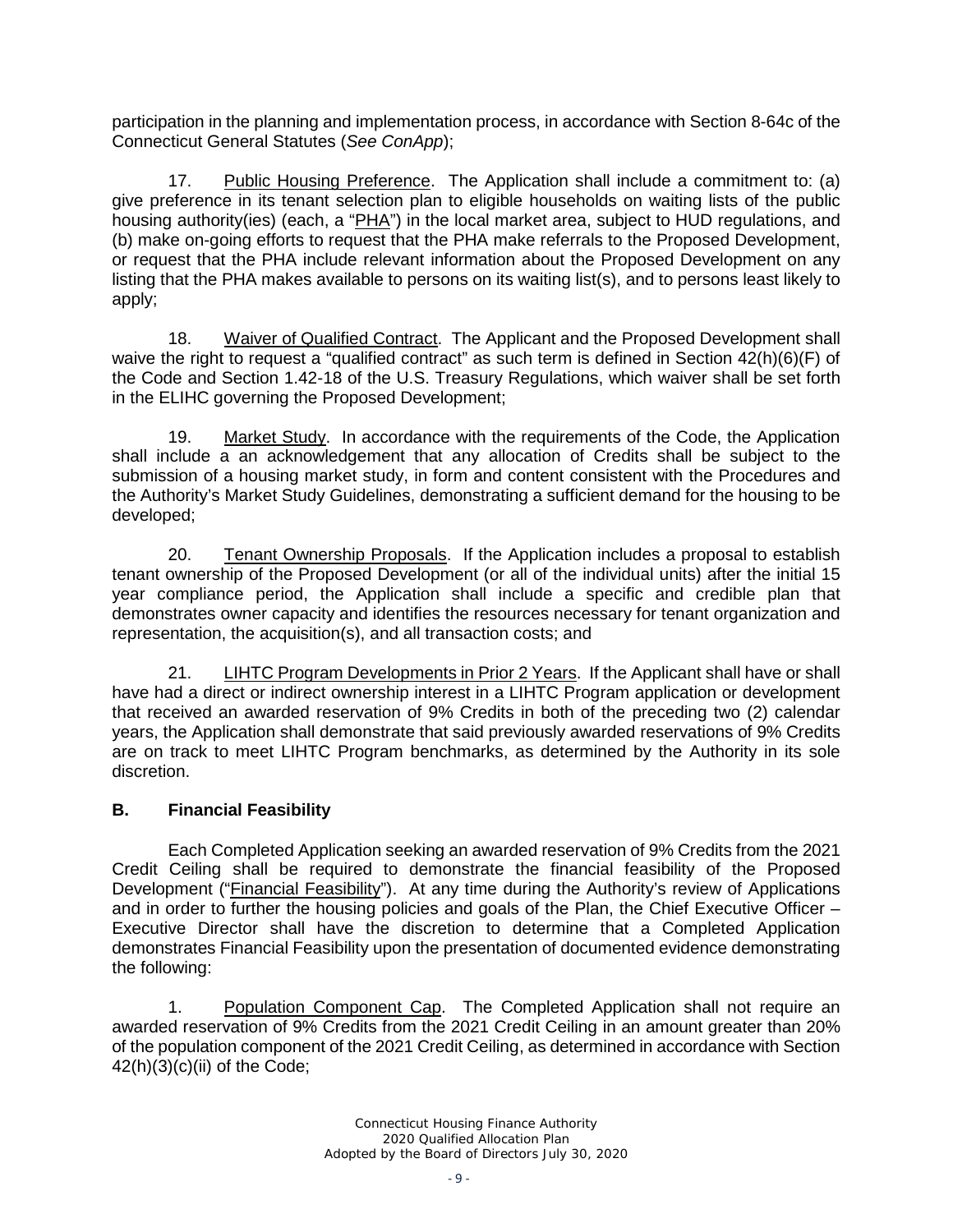2. 9% Credits Per Qualified Unit. The Completed Application shall not require an awarded reservation of 9% Credits from the 2021 Credit Ceiling in an amount greater than the product of \$30,000 and the number of LIHTC Program qualified units in the Proposed Development;

3. Debt and Credit Sizing. The Application shall include proposed financing terms that deploy 9% Credits effectively and minimally relative to other proposed sources of funds in a Proposed Development and the Chief Executive Officer – Executive Director shall retain the discretion to set the amount of any awarded reservation of 9% Credits from the 2021 Credit Ceiling to a Proposed Development, notwithstanding the amount of 9% Credits proposed or sought for said Proposed Development in a Completed Application;

4. Hybrid Financing Structures. In order to maximize the use of public resources and to otherwise accomplish the objectives of the Plan, the Authority reserves the right to consider Proposed Developments seeking an awarded reservation of 9% Credits from the 2021 Credit Ceiling that are paired in a hybrid financing structure with a separate and simultaneous financing plan seeking an allocation of 4% Credits (together, a "Proposed Hybrid Development"), *provided*, *however*, that certain portion of the Proposed Hybrid Development seeking an awarded reservation of 9% Credits from the 2021 Credit Ceiling shall satisfy all applicable requirements set forth in the Plan including, without limitation, those set forth in subsections (1) and (2) of this Section III(B). The Authority will require Proposed Hybrid Developments to be of a scale necessary to produce demonstrable savings of resources in exchange for the higher complexity of the execution and to otherwise meet the requirements set forth in the Guidelines. In evaluating such Proposed Hybrid Developments, the Authority will consider, among other things: (i) the Applicant's experience in successfully completing the proposed hybrid structure and organizational depth and capacity to undertake complex transactions; (ii) simultaneous financing for each building/phase/condominium unit; (iii) the Applicant's demonstrated ability to adhere to strict timelines; and (iv) the Completed Application's demonstration of cost savings, increased unit production, and reduction in the needed volume of 9% Credits or resources, as required.

#### **C. Competitive Ranking Based on Points.**

In its sole discretion and for purposes of ranking Proposed Developments by Points, the Authority shall classify each Application as either "Public Housing" or "General Housing" (each a "Classification") and the Authority intends to distribute as evenly as possible the available 9% Credits awarded from the 2021 Credit Ceiling between the Public Housing Classification and the General Housing Classification, and may reallocate available 9% Credits in its sole discretion.

The Public Housing Classification shall include, without limitation, Proposed Developments that include preservation, rehabilitation or qualified new construction that is part of a comprehensive plan to replace and/or rehabilitate public housing units, inclusive, without limitation, of those current "at-risk" projects in the State Sponsored Housing Portfolio ("SSHP"), and projects utilizing the Rental Assistance Demonstration ("RAD") program, or the Choice Neighborhoods program. This Classification is limited to Applications that address housing policy to revitalize housing developments that were financed and developed through Federal or State public housing programs. Among its purposes, any Public Housing Classification Application must include, but not be limited to, integrating units into the community or region and encouraging economic integration.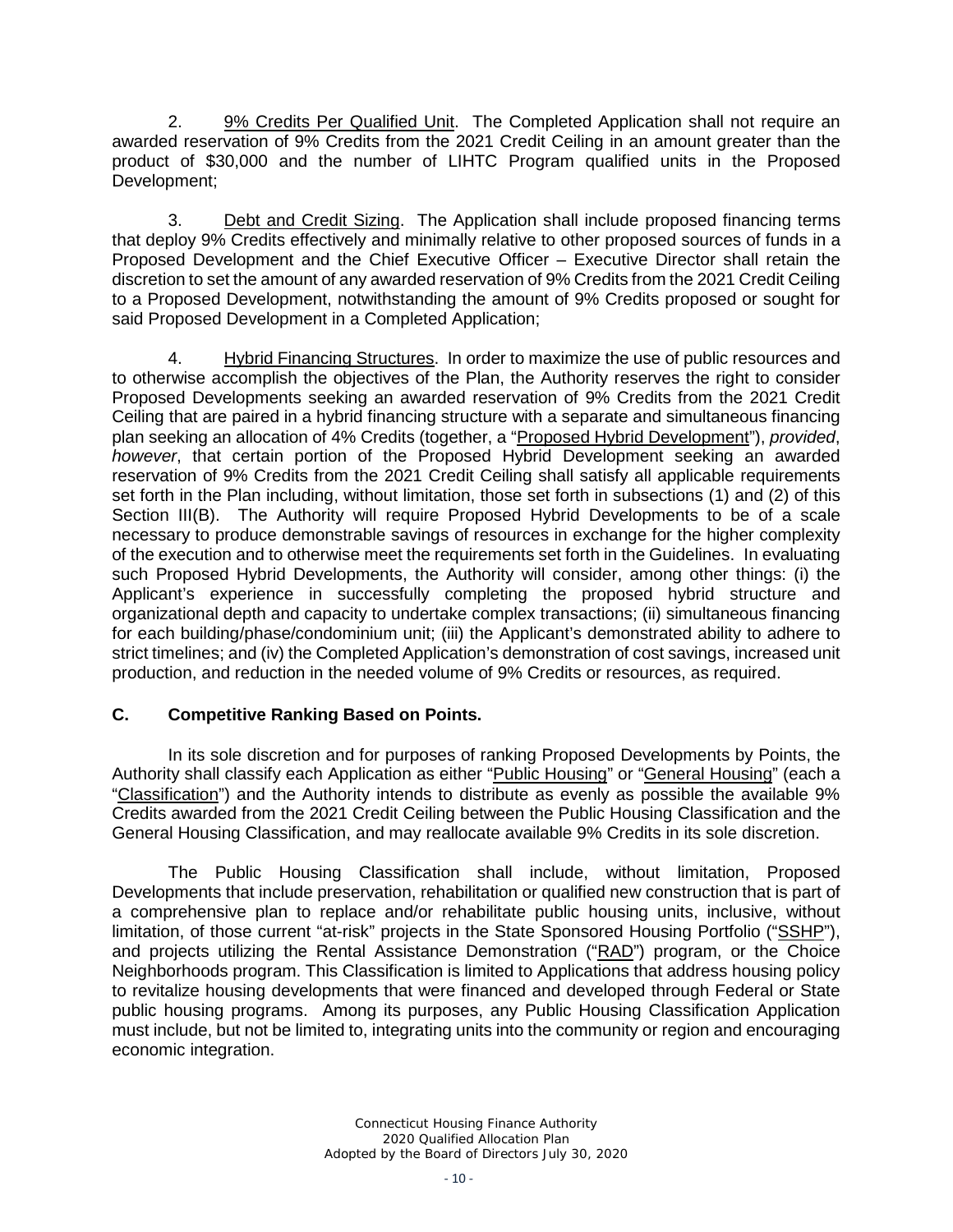The General Housing Classification shall include Proposed Developments that do not qualify for the Public Housing Classification.

In each Classification, all Completed Applications shall be scored and ranked in accordance with a total of 103 Points to support priority for housing development proposals ("Points"). The categories of Points are summarized as following:

*Rental Affordability* (34 Points) – Creates or preserves rental units dedicated to low-income families, households and individuals with incomes below 50% of the Area Median Income.

*Financial Efficiency & Sustainability* (25 Points) – Demonstrates cost effectiveness through efficient use of Credits and other sources.

*Local Impact* (15 Points) – Supports use of land and resources in ways that enhance the long-term quality of life which contributes to a vibrant and resilient economy and maximizes existing infrastructure while preserving natural resources, giving priority to projects that reuse or capitalize areas within built-up lands, existing commercial properties, and brownfield sites.

*Opportunity Characteristics* (15 Points) – Promotes diverse housing opportunities in municipalities with defined opportunity characteristics, including better outcomes in education, greater employment opportunities and economic health.

*Qualifications & Experience* (11 Points) – Promotes an experienced development team's strong track record in LIHTC and affordable housing development.

*State Sponsored Housing Portfolio ("SSHP") Developments* – Additional Points (3 Points) – Supports the redevelopment of the State's aging moderate rental housing stock.

**Tie Breaker Policy**: In the event that two Applications shall receive equal Point rankings, the Authority shall use the following tie-breaker preferences, in the following order:

i. Preference is given, within the Public Housing Classification, to applications for SSHP developments over other applications in this Classification;

- ii. Lowest Credit per qualified unit;
- iii. Highest total score in "*Rental Affordability"* category;
- iv. Highest total score in "*Local Impact*" category;
- v. Highest total score in "*Financial Efficiency & Sustainability*" category.

**Qualified Non-Profit Set-Aside**. Notwithstanding Point rankings or Classifications to the contrary, the Authority retains the discretion to afford ranking priority to Applications satisfying the 10% non-profit set-aside of credit authority for "qualified nonprofit organizations" within the meaning of Section 42(h)(5)(c) of the Code. Non-profit organizations must satisfy the following requirements in order to receive a non-profit designation: (i) the non-profit organization must commit to participating materially (within the meaning of Section 469(h) of the Code) in the development and operation of the project throughout the compliance period; and (ii) the non-profit sponsor must be a qualified non-profit organization as defined in Section 42(h)(5)(C) of the Code.

**Competitive Points**. All Completed Applications seeking 9% Credits shall be ranked in accordance with the Points received in accordance with the following parameters: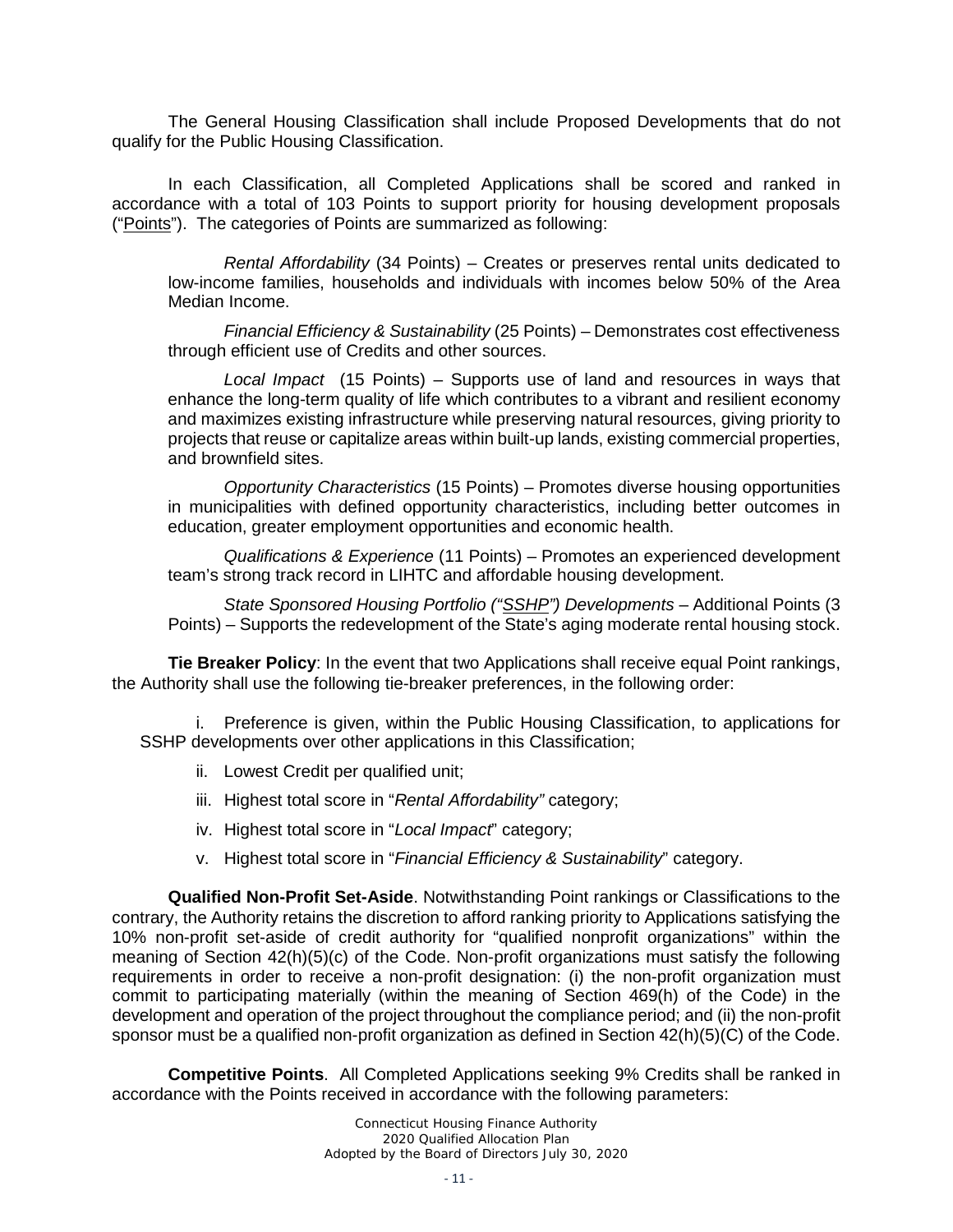## **1. RENTAL AFFORDABILITY**

#### **a. Supportive Housing Units**

Points will be awarded based on documentation of supportive services from a "Qualified Service Provider" specifically for residents identified as homeless or chronically homeless, as defined in the Supportive Housing Guideline. Documentation must include a Services Plan, a description of funding sources, and a budget for supportive services. (Reference must be made to the current Supportive Housing Guideline for definitions, service funding criteria and the list of Qualified Service Providers).

| Percent of      | Points |
|-----------------|--------|
| units           |        |
| $\geq 20\%$     | 6      |
| $\geq 10\%$ and | 2      |
| $<20\%$         |        |

Percent of units | Points ≥25% 7 ≥20% and <25% 4  $≥15%$  and <20% | 3  $≥10\%$  and <15% | 2

#### **b. Households at or below 30 Percent of Area Median Income ("AMI")**

Points will be awarded based on the percentage of qualified units that serve households at or below 30 percent of AMI and provide rents pursuant to HUD guidelines adjusted for family size throughout the extended use period.

#### **c. Households above 30 percent AMI and at or below 50 percent of AMI**

Points will be awarded based on the percentage of total units that serve households above 30 percent of AMI and at or below 50 percent of AMI and provides rents pursuant to HUD guidelines adjusted for family size throughout the extended use period.

| .<br>.           |        |
|------------------|--------|
| Percent of units | Points |
| ≥40%             | հ      |
| ≥30% and <40%    |        |
| Over 20% and     | 3      |
| $<$ 30%          |        |

**Points** 

#### **d. Mixed Income Housing**

Proposed Developments that promote economic integration by creating mixed income housing will receive Points based on the percent of non-qualified units (market rate housing without income restrictions) included.

#### **e. Preserves At-Risk Affordable Housing**

The rehabilitation of the Proposed Development preserves existing occupied affordable rental housing that meets one or more of the following criteria: (1) is at risk of conversion to unregulated use (expiring use restrictions) within 3 years of the Application due date, (2) has identified substantial rehabilitation costs in excess of \$50,000 per unit in the Proposed Development (excluding acquisition and soft costs), or (3) at least 75% of the units in the Proposed Development have federal project-based rental assistance and the building was initially placed in service more than 25 years ago.

| <b>Rehabilitation Level</b> | Points |
|-----------------------------|--------|
| Substantial                 |        |
| rehabilitation              |        |

 $\begin{array}{r|l}\n \text{≥}20\% & \text{6} \\
\text{≥}10\% & \text{and} <20\% & \text{2}\n \end{array}$ 

Percent of nonqualified units

 $≥10\%$  and <20%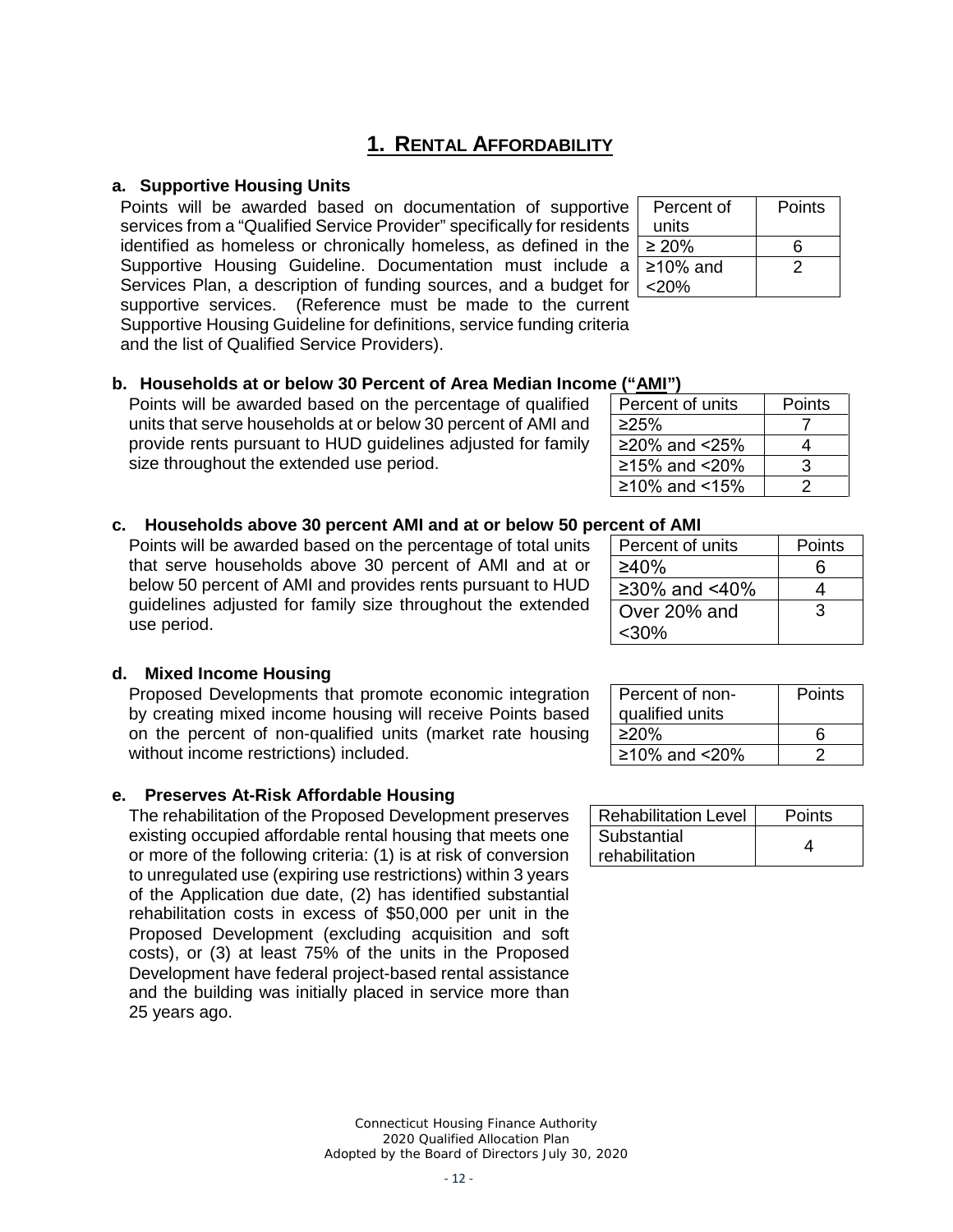### **f. Production and Preservation of Affordable Housing**

The Authority prefers to produce more affordable housing through the **increase in the deed-restricted housing supply**, as long as such production is appropriate to the site and the needs of the community. Renovation of a property that is not habitable, and/or is blighted or condemned will be counted as new production. Adaptive re-use is new construction. If deed-restricted housing already exists, any addition to the unit count will be considered an increase and not new construction, and only an increase in units of 10% or more may receive Points. Please refer to the LIHTC Program Glossary of Terms for definition of "blight".

## **g. On-Site Resident Services Coordinator**

<span id="page-12-0"></span>On-site resident services coordinator, working a minimum of 20 hours per week. Property budget line item or evidence of arrangement with a third party provider specifying the funding source is required, as well as an executed "Acknowledgment of Guidelines for Resident Service Coordinators."

## **2. FINANCIAL EFFICIENCY & SUSTAINABILITY**

#### **a. Cost Effectiveness, Hard Costs**

Points may be awarded based upon deviation from the Authority's anticipated construction square foot cost. (For additional information please refer to the Construction Standards) Costs are reviewed in the context of development location and any applicable constraints in the marketplace including regional labor and material costs and applicability of prevailing wage statutory requirements. Determination of the acceptable range of hard costs shall be at the Authority's discretion.

#### **b. Credits Per Qualified Bedroom**

Proposed Developments will be ranked lowest to highest credits per LIHTC Program qualified bedroom and awarded incremental Points in accordance with their ranking. Points will be awarded in rank order accordingly with the lowest credits per qualified bedroom receiving 5 Points and the highest receiving 0 Points. Per-bedroom figures may be modified by the results of the Authority's financial feasibility analysis. With respect to any Proposed Hybrid Development, Points in this category will be calculated based on the total number of qualified bedrooms in the Proposed Hybrid Development and the sum of the Proposed Hybrid Development's 9% Credits and 4% Credits.

| Effect                  | on | unit | Points |
|-------------------------|----|------|--------|
| count                   |    |      |        |
| <b>New Construction</b> |    |      |        |
| Increased units by      |    |      | 2      |
| 10% or more             |    |      |        |

1 Point

| % Deviation             | Points |
|-------------------------|--------|
| Between $+/-5%$         | 3      |
| Between >5% and         |        |
| 10% or between $\leq$ - |        |
| 5% and -10              |        |

|                                       | Points               |
|---------------------------------------|----------------------|
| Lowest Credits per<br>bedroom         | 5                    |
|                                       | 1-4 based<br>on rank |
| <b>Incremental Credits</b>            | order                |
| <b>Highest Credits per</b><br>bedroom |                      |

*Connecticut Housing Finance Authority 2020 Qualified Allocation Plan Adopted by the Board of Directors July 30, 2020*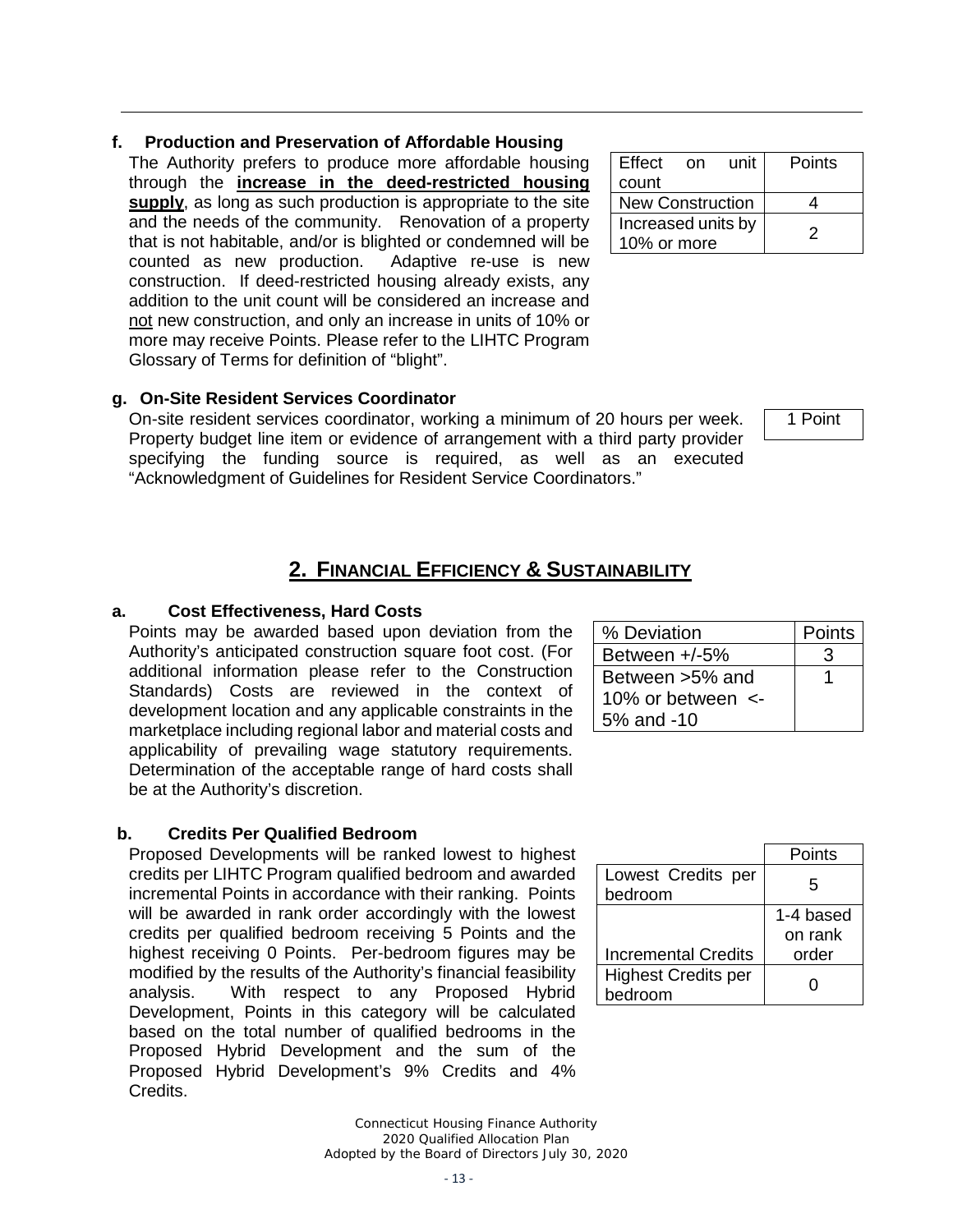## **c. Credit Equity less than 50% of Total Uses**

9% Credit equity estimated by the Authority for any one Proposed Development which do not exceed 50 percent of total uses will receive Points. 9% Credit equity estimated by the Authority for developments located in federally designated Qualified Census Tracts (each a "QCT") or Difficult Development Areas (each a "DDA"), as defined in Section 42(d)(5)(B)(ii) of the Code, which do not exceed 65 percent of total uses as recognized by the Authority will receive Points.

## **d. Other Permanent Funding Sources**

Commitment(s) for non-debt permanent funding sources in excess of 5% of a Proposed Development's total development resources, including local housing trust funds, grants, foundation awards, or other non-debt commitments such as land contributions, tax abatement, block-grant funds, or an AHP award will qualify for 1 Point if written documentation is provided. State or state-administered funds, including but not limited to funding from DOH, Urban Act, Brownfields, HTCC, State Historic Tax Credits, and CRDA are not eligible sources of permanent funding for purposes of qualifying for this Point.

## **e. Building Plans and Specifications** 1 Point

Cost estimates become more reliable with greater levels of completion of plans and specifications and to encourage fully developed plans and specifications, Applicants that submit building plans and specifications at a level of completion of 90% or higher shall be awarded 1 Point. In order to qualify for the Point, the Applicant shall certify that 90% drawings and specifications have been subjected to quality control review in order to check for errors and omissions, building code, and fire code compliance issues. Determination of completeness shall be made in accordance with the Construction Standards and in the sole discretion of the Authority.

## **f. Sustainable Design**

Points will be awarded based upon the Sustainable Design Measures (SDM) provided and indicated in the plans, specifications, Energy Conservation Plan, third-party Energy Consultant's / Professional Engineer's report, and/or other supporting documents as required in the Guidelines: Energy Conservation and the Construction Standards.

|                                |             | category: 7 |
|--------------------------------|-------------|-------------|
| Sustainable Design<br>Measures | Description | Points      |

*Connecticut Housing Finance Authority 2020 Qualified Allocation Plan Adopted by the Board of Directors July 30, 2020* 4 Points

1 Point

Points for SDMs described below are additive by the category ("Solar", "High Performance" & "Cost Effectiveness"). Maximum Points available in this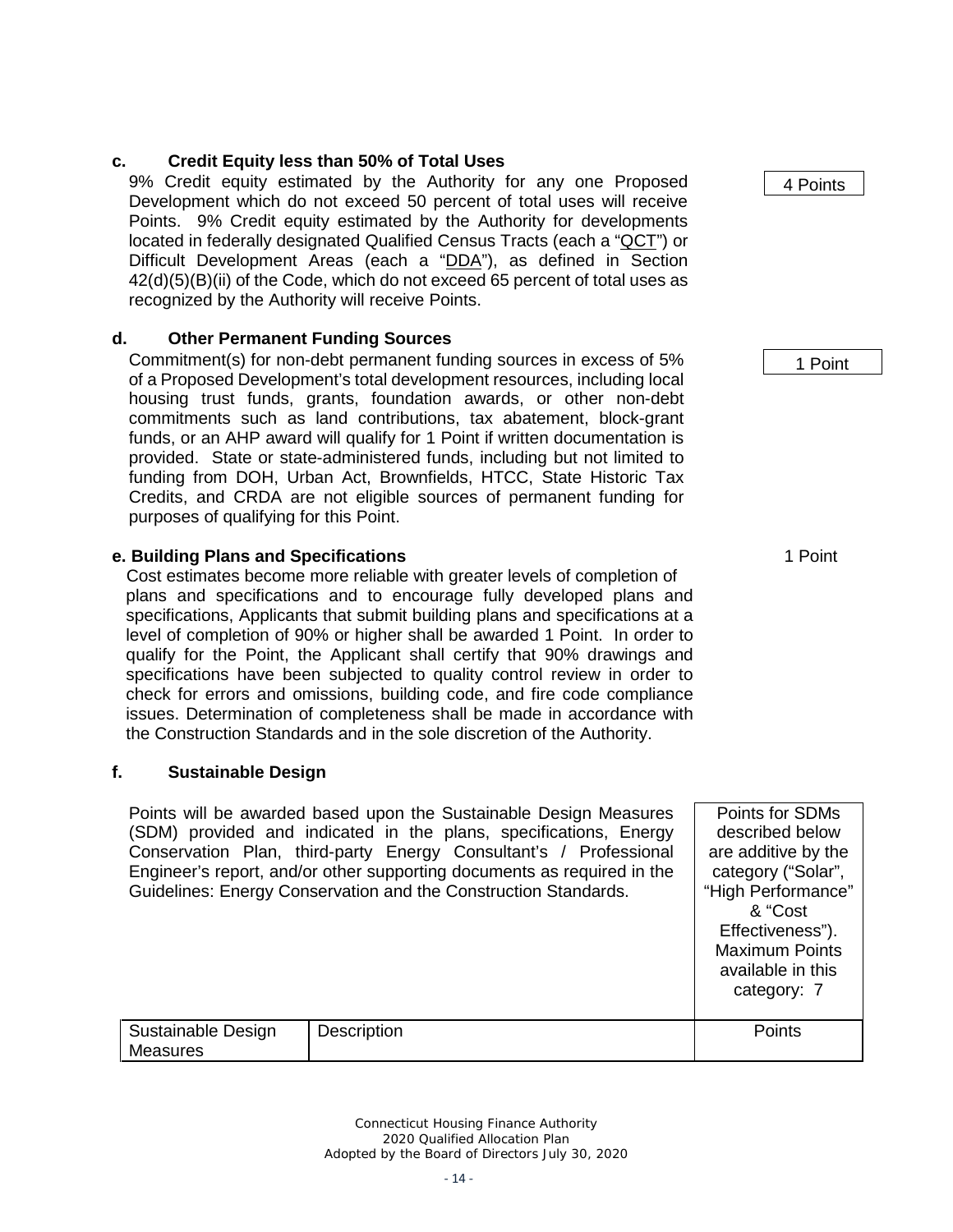| Solar PV<br><b>High Performance</b><br>Design | Provide a solar photovoltaic (PV)<br>system<br>designed to off-set $\geq$ 50% site and interior<br>common area annual energy demand<br>Applications may only qualify under one of the<br>following options:                                                                                                                                                                                 | 1 |
|-----------------------------------------------|---------------------------------------------------------------------------------------------------------------------------------------------------------------------------------------------------------------------------------------------------------------------------------------------------------------------------------------------------------------------------------------------|---|
|                                               | Option 1: Proposed high-performance design<br>provides for either: (a) all dwelling units have<br>projected HERS Indexes $\leq$ 50, or (b) whole<br>building energy performance $\geq$ 23% better than<br>ASHRAE 90.1-2013, and qualifies for Enterprise<br>Green Communities or Zero Energy Ready Home<br>certification.                                                                   | 3 |
|                                               | Option 2: Proposed high-performance design<br>provides for either: (a) all dwelling units have<br>projected HERS Indexes $\leq$ 50, or (b) whole<br>building energy performance $\geq$ 23% better than<br>ASHRAE 90.1-2013, and qualifies for LEED for<br>Homes or LEED Multifamily Midrise v. 4 Silver,<br>National Green Building Standard 2015 Silver, or<br>PHI EnerPHit certification. | 4 |
|                                               | Option 3: Proposed design qualifies for PHIUS,<br>PHI + Zero Energy Ready Home, National Green<br>Building Standard Emerald or LEED for<br>Homes/LEED Multifamily Midrise v.4 Platinum<br>certification.                                                                                                                                                                                    | 5 |
| <b>Cost Effectiveness</b>                     | 1 Point will be awarded each to the two projects<br>that qualify for the High Performance Design<br>"Option 3" Points and have the lowest "Option 3"<br>related construction costs per unit.                                                                                                                                                                                                | 1 |

#### **g. Cost Effectiveness, Intermediary Costs**

Cost efficient designs and reasonable soft costs, such as professional fees, are strongly encouraged. 4 Points will be awarded to the top 2 Proposed Developments in each Classification with the lowest percentage of Intermediary Costs.

4 Points

## **3. LOCAL IMPACT**

#### **a. Priority Locations**

Proposed Development is located in a Priority Funding Area. A Point will be given for each of the following criteria as identified by the C&D Policies Plan for the subject property.

• Designation as an Urban Area or Urban Cluster in the 2010 **Census** 

| Criteria   | Points        |
|------------|---------------|
| 5 Criteria | 5             |
| 4 Criteria | 4             |
| 3 Criteria | З             |
| 2 Criteria | $\mathcal{P}$ |
| 1 Criteria |               |

*Connecticut Housing Finance Authority 2020 Qualified Allocation Plan Adopted by the Board of Directors July 30, 2020*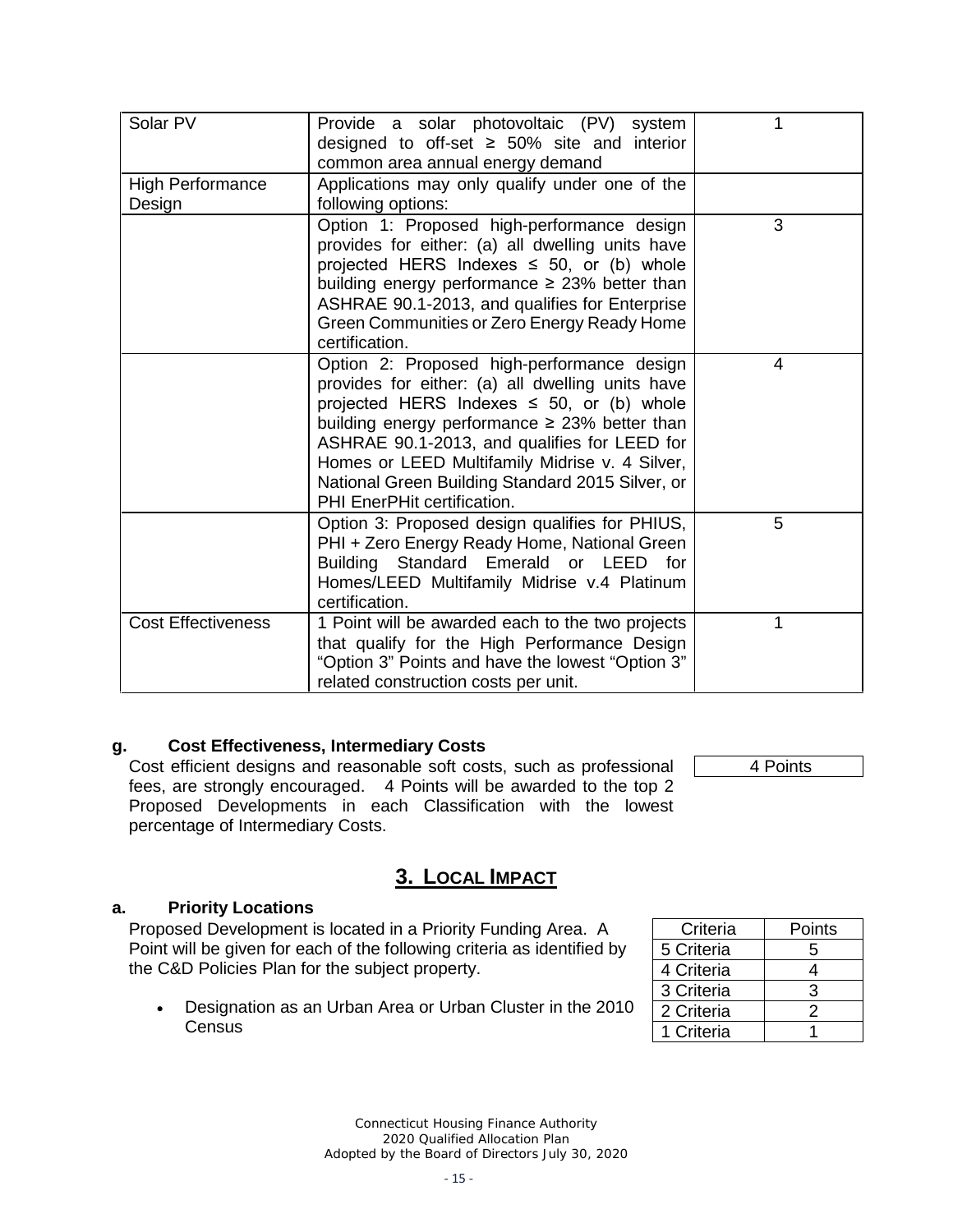- Boundaries that intersect a  $\frac{1}{2}$  mile buffer surrounding existing or planned mass-transit stations
- Existing or planned sewer service from an adopted Wastewater Facility Plan
- Existing or planned water service from an adopted Public Drinking Water Supply Plan
- Local bus service provided 7 days a week within  $\frac{1}{2}$  mile of the proposed development as measured by a pedestrian's path

#### **b. Transit-Oriented Development**

"Transit Oriented Development" for the purposes of the LIHTC program means the development of multi-family residential apartments within walking distance of public transportation stations serving rapid transit bus services or rail. (For the complete definition, please refer to the Glossary.) Applicants shall provide maps evidencing the distance of a pedestrian's path to the transportation hub or transit station. Points are available up to a maximum of 4 and may be awarded based on the following criteria: Maximum of 4 **Points** 

- Mixed income development located within a half mile of an existing station or hub along the CTfastrak corridor or the Hartford rail line, Shoreline East or nub along the C Hastrak comporting the Handoru fail line, Shoreline East 2<br>or MetroNorth's New Haven, New Canaan, Danbury and Waterbury lines;
- Mixed use development that includes neighborhood amenities such as pharmacy, restaurant, market, studio or other retail/commercial/cultural opportunity(ies) that encourage community revitalization. Such commercial aspect of the Proposed Development must: (i) have its own exterior entrance, (ii) comprise at least 10% of the building area on the floor(s) of its location, and (iii) comprise at least 500 square feet.

#### **c. Family Developments**

Proposed Developments must not be age-restricted, and must contain a mix of bedroom sizes, with more than 50% of the development's total units containing two or more bedrooms.

1 Point

2

**d. Signed Resident Participation Agreement**

Point is given, within the Public Housing Classification only, to Completed Applications that include a signed agreement for resident participation if signed agreements are applicable in accordance with Section 8-64c of the Connecticut General Statutes.

#### **e. Historic Place, Adaptive re-use, or Brownfield Development**

Renovation of a designated historic building (provide evidence of such designation); or 3 Points and the content of the content of the state of the state of the 3 Points

> *Connecticut Housing Finance Authority 2020 Qualified Allocation Plan Adopted by the Board of Directors July 30, 2020*

1 Point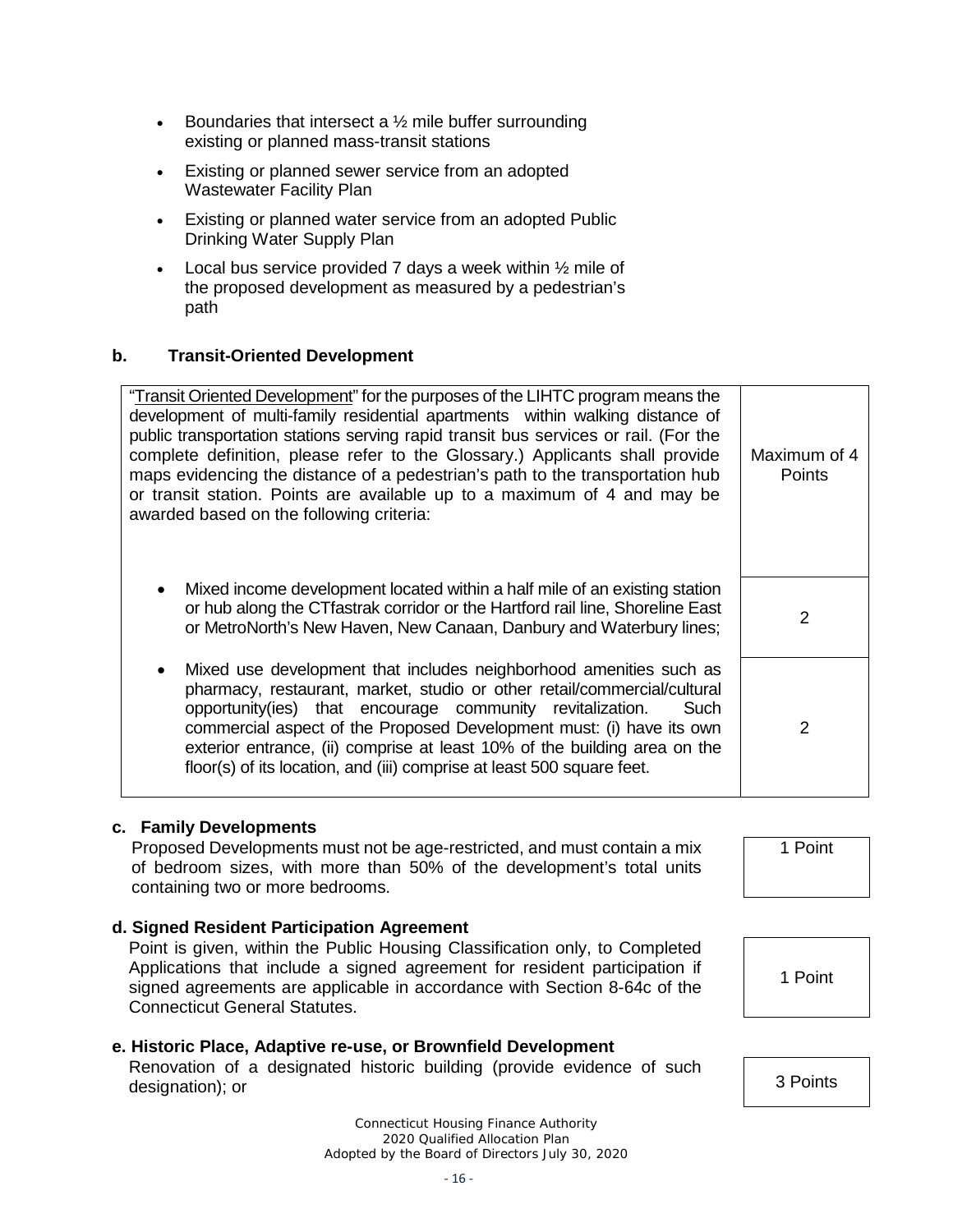*Connecticut Housing Finance Authority 2020 Qualified Allocation Plan Adopted by the Board of Directors July 30, 2020*

# is located in a municipality with: Below average poverty levels, Average to

above average ratings for school performance as evidenced by GreatSchools 2013 District Ratings, Above average "Jobs to Population" ratio and access to higher education opportunities as evidenced by proximity community/technical colleges. Refer to Opportunity Characteristics Guideline for Points calculations. A Locational Guideline Map will be made available on the Authority's website and will be the tool for Applicant's to use to determine their Points.

- Below Average Poverty Rate
- Above Average Performing Schools (Scores in the 8 to 10 range) *or* Average Performing Schools (Scores in the 4 to 7 range)
- Employment in Community
- Access to Higher Education

structure (does not have to be historic); or

Renovation and adaptive re-use of vacant or abandoned non-residential

Remediation of Brownfield site, such site included on a federal or state list of brownfield sites and/or has been awarded Brownfield "clean-up" funds by a

#### **f. Located in a Qualified Census Tract**

federal or state agency.

One Point shall be awarded to a Proposed Development that is located in a QCT or, if determined by the Authority, a DDA and the development of which contributes to a concerted community revitalization plan. A copy of the community revitalization plan must be provided. (For definitions, please refer to the Glossary).

## **4. OPPORTUNITY CHARACTERISTICS**

#### <span id="page-16-0"></span>**a. Municipalities Having Less Assisted and Deed Restricted Housing**

Proposed Development is located in a municipality where there is less than 10% assisted and deed restricted housing according to the definition in Section 8- 30g(k) of the Connecticut General Statutes and identified on the "Affordable Housing Appeals Procedure List" published by DOH.

"Development Located in an Area of Opportunity" means a Proposed Development with non-age restricted units of which more than 50% of the Proposed Development's total units contain two or more bedrooms, and that

#### **b. Development located in an Area of Opportunity**

2 Points 2 Points *or* 1 Point 3 Points 2 Points

Maximum of 9 Points

1 Point

6 Points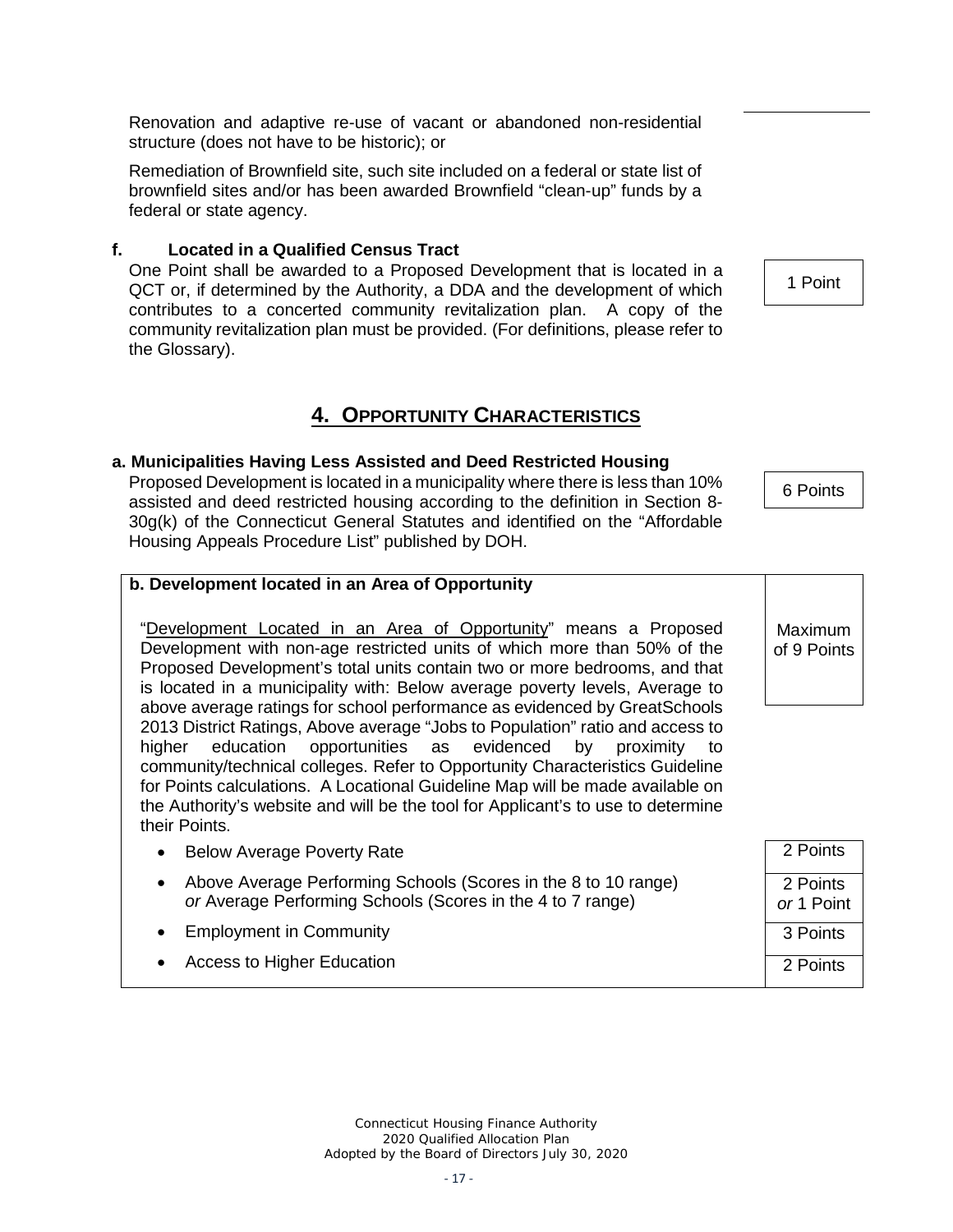## **5. QUALIFICATIONS & EXPERIENCE**

#### <span id="page-17-0"></span>**a. Experience of the Sponsor/Applicant/General Partner**

The Authority will award Points for demonstrated experience of the sponsor, applicant, general partner or other manager of the Proposed Development's ownership entity ("GP"), either principal or entity, in successful LIHTC Program development(s) based on the scales below up to a maximum of 5 Points combined for the number of projects and the years of LIHTC Program experience. To count, existing LIHTC Program projects must have a minimum of 5 years of operation since being placed in service. Applicants claiming Points for experience should include a list of developments, locations, and years placed in service. Notwithstanding the foregoing, an Applicant established as a joint venture which includes a partner, member or other joint venture participant with LIHTC Program experience may qualify for Points in this category upon the determination of the Authority, *provided*, *however*, such joint venture Applicant shall partner with a property management company with appropriate experience of managing LIHTC Program developments.

Number of LIHTC Program Projects: To use the scale, add the applicable Points for projects in operation more than 5 years. A maximum of 3 Points are possible in this category.

| Projects              | Points |
|-----------------------|--------|
|                       |        |
| ≥4 and $<$ 6          |        |
| $\geq$ 2 and $\leq$ 4 |        |

 $≥10$  2  $≥5$  and <10 1

% of Resources Points  $≥10\%$  3  $≥5%$  and <10% 2  $\leq$ 5% 0

Years LIHTC Program

experience

Number of Years' Experience: To use the scale, add the applicable Points for years of ownership. A maximum of 2 Points are possible in this category.

#### **b. Developer/Sponsor Resources**

Points will be awarded based upon the percentage of permanent Developer/Sponsor Resources to the project's permanent Total Development Resources (for additional information, please refer to the Glossary).

#### **c. Women and Minority Participation**

Women and/or minorities are encouraged to participate in the ownership, development, or management of the project. Points may be awarded if evidence is provided that the entity meets the Supplier Diversity Eligibility Requirements of the State of Connecticut relative to women- or minority-owned business entities ("MBE"). Please refer to State Department of Administrative Services guidance for complete information.

#### **d. Connecticut-based General Contractor**

<span id="page-17-1"></span>Contractor is a State based organization whose principal place of business has been located in the State for a minimum of 3 years.

> *Connecticut Housing Finance Authority 2020 Qualified Allocation Plan Adopted by the Board of Directors July 30, 2020*

2 Points

**Points** 

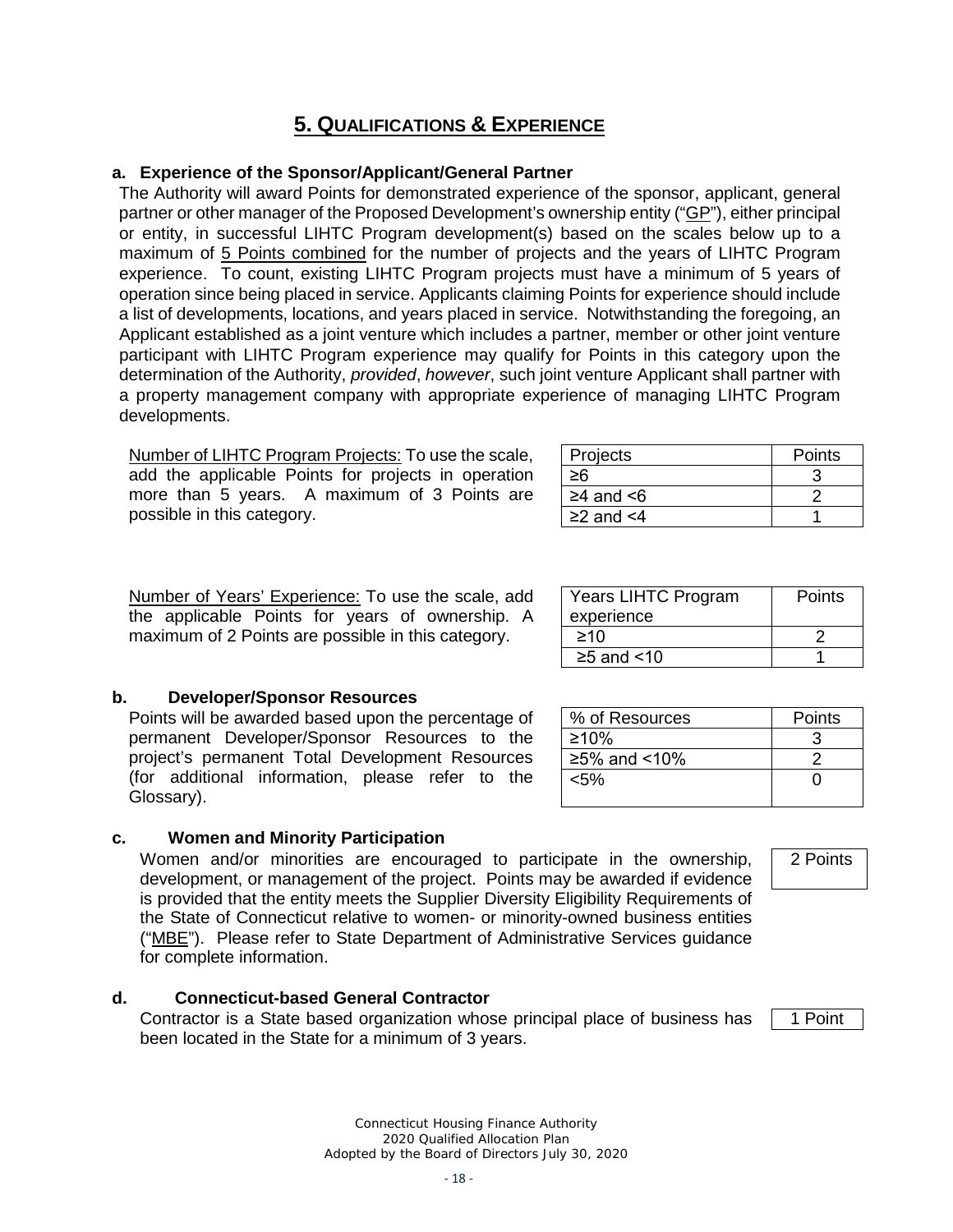### **6. SSHP DEVELOPMENT – ADDITIONAL POINTS**

3 Points

Points will be awarded to the highest ranking SSHP development application that has an aggregate allocation need of annual LIHTCs not to exceed \$1,200,000. SSHP Proposed Developments must be eligible to apply. Existing SSHP developments that propose an expansion are eligible only if such expansion provides net new units of non-age restricted housing containing two or more bedrooms.

# **IV. PROJECTS FINANCED WITH TAX-EXEMPT BONDS**

<span id="page-18-0"></span>Applications made to the Authority for an allocation of 4% Credits in connection with proposed tax-exempt bond financing shall be subject to full compliance with the Basic Threshold Requirements and with applicable underwriting criteria adopted from time to time by the State and by the Authority. To the extent projects are financed with the proceeds of tax-exempt bonds subject to the annual volume cap limitation under Section 146 of the Code, such projects may receive an allocation of 4% Credits if fifty percent (50%) or more of the aggregate basis of a project (including land) is financed with the proceeds of such tax-exempt bonds, and the entire project may eligible for 4% Credits based on its qualified basis. The issuance of all 42(m) letters by the Authority for 4% Credit allocations shall be subject to a determination by the Authority that the proposed project complies with the Basic Threshold Requirements and is otherwise consistent with the Plan, such consistency being determined by the following:

- A. Application Criteria: Tax-exempt bond financed projects must comply with the Basic Threshold Requirements and the requirements set forth in the Procedures;
- B. Underwriting Criteria: Tax-exempt bond financed projects must also meet the underwriting criteria adopted from time to time by the State Bond Commission for multifamily rental housing financed with bonds issued pursuant to an allocation of volume cap authority approved by the State Bond Commission;
- C. Credit Limitation: 4% Credits available to tax-exempt bond financed projects are also limited to an amount necessary for the financial feasibility of the project, as set forth in Section 42(m)(2)(A) of the Code; and
- D. Debt Sizing: In accordance with the Section 42(m)(2)(A), all tax-exempt bond projects shall include proposed financing terms that deploy 4% Credits effectively and minimally relative to other proposed sources of funds in a Proposed Development as determined by the Authority in its discretion.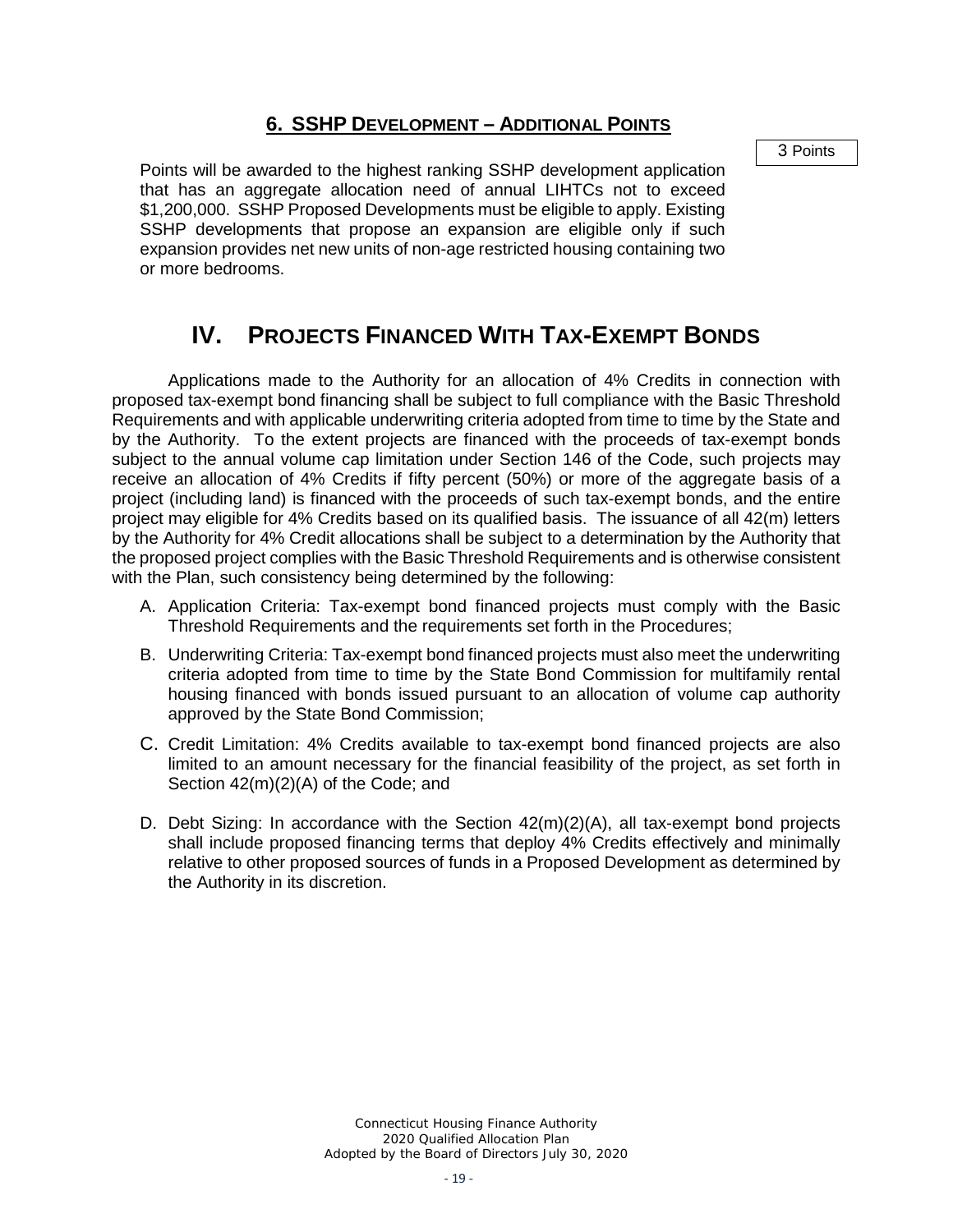# **V. TAX CREDIT COMPLIANCE MONITORING**

<span id="page-19-0"></span>Section  $42(m)(1)(B)(iii)$  of the Code requires that a qualified allocation plan provide a procedure the agency (or an agent or other private contractor of such agency, ("Authorized Delegate") will follow in monitoring for noncompliance with the provisions of Section 42 and to notify the IRS of such noncompliance. The compliance monitoring process will determine if a project is in compliance with the requirements of the LIHTC Program pursuant to Section 1.42-5 of the Treasury Regulations. The Authority's monitoring process is outlined in the Low-Income Housing Tax Credit Compliance Manual which can be downloaded from the Authorized Delegate's website. Please refer to the Compliance Manual for detailed monitoring information. The Authority's compliance monitoring requirements apply to all tax credit projects, including those financed with tax-exempt bonds. The IRS has published guidance for state housing credit agencies, Guide for Completing Form 8823, Low-Income Housing Credit Agencies Report of Noncompliance or Building Disposition, effective January 2011. The purpose of the Guide is to standardize the treatment of non-compliance issues and it includes instructions for completing Form 8823 and guidelines for determining noncompliance and reporting dispositions. If an owner fails to comply with the requirements of the Code and the Regulations promulgated thereunder, the Authority will notify the IRS of such noncompliance by filing Form 8823. Owners and management agents of developments placing in service are required to attend the Authority's Tax Credit Compliance Monitoring Conference at least six months prior to the first building's Placed-In-Service date. However, if the owner and agent have previously attended this Conference, within the last three years, the attendance requirement may be waived with Authority approval.

#### **A. Recordkeeping and Record Retention**

Under the recordkeeping provision of Reg. Section 1.42-5 (b), the owner must keep records for each building in the project for each year in the compliance period. Under the record retention provision, Section 1.42-5 (b)(3), owners are required to keep all records for each building for a minimum of six years after the due date (with extensions) for filing the federal income tax return for that year. The original records for the first year of the credit period must be retained for at least six years beyond the due date (with extensions) (21 years) for filing the Federal income tax return for the last year of the compliance period of the building. Duplicate copies of first year files should be kept at an accessible and secure off-site location. Copies may be scanned, retained in a PDF file or recoded on a compact disc. The owner of a LIHTC project must retain the original local health, safety, or building code violation reports or notices that were issued by the State or local government unit for the Authority's inspection and submit copies with the annual certification.

#### **B. Certification and Review Provisions**

The owner of the tax credit project must certify at least annually to the Authority that for the preceding 12-month period the project met certain requirements. The Authority will review at least 20% of low income tenant files at least once every three years. New projects will be reviewed within two years following the year the last building in the project is placed in service. The required reports, certifications, and forms can be found at the Authorized Delegate's website. Annual reporting must be submitted throughout the Extended Use Period of the project. The Authority or its designee will require annual certification that the developer/owner has provided, and will continue to provide, items for which an awarded Proposed Development received Points.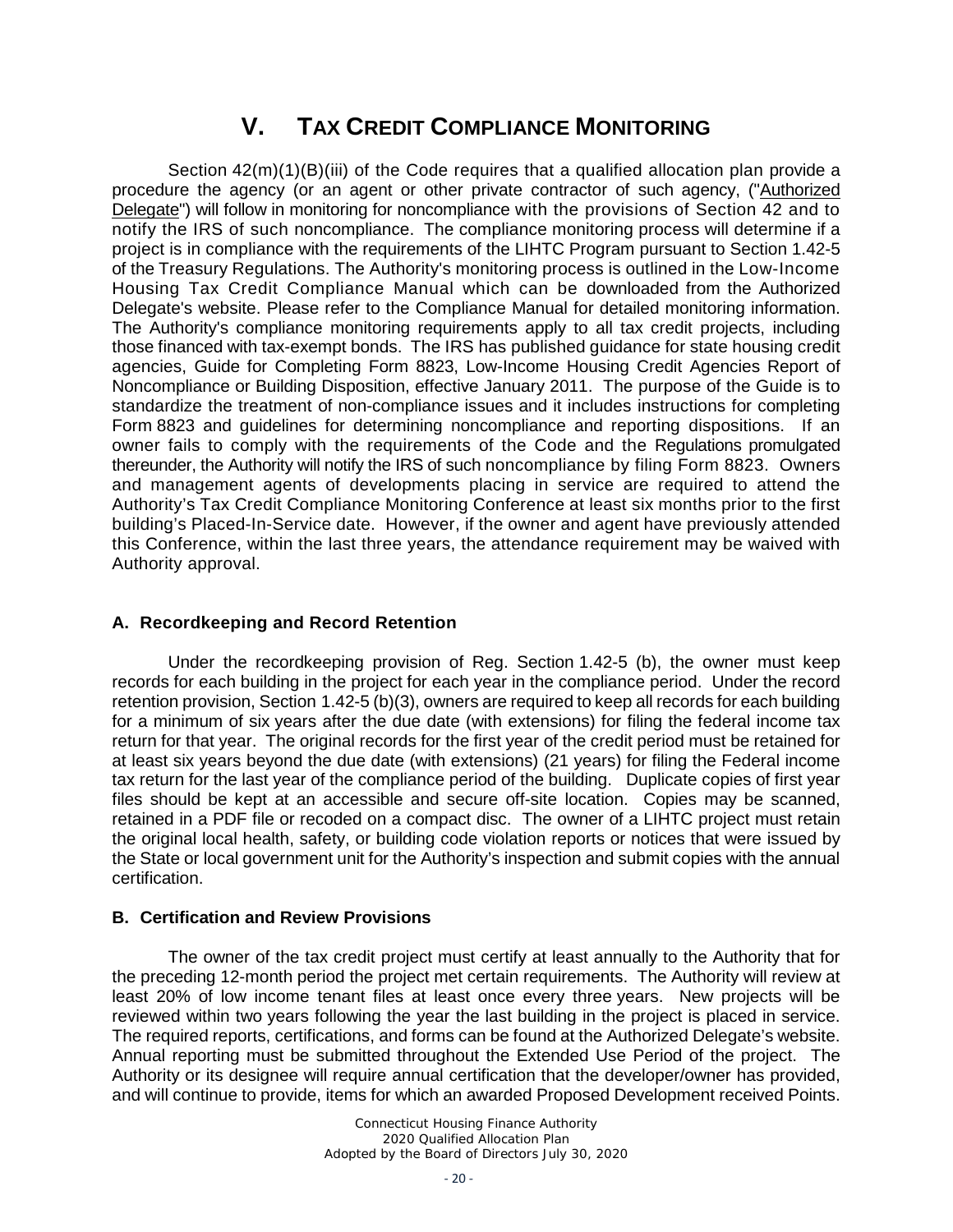Additionally, the Authority or its designee will require annual certification that the developer/owner has complied with all requirements of the Violence Against Women Act (VAWA). Guidance and references are provided on the Authority's website.

#### **C. Inspection Provision**

At least once every three years the Authority or its designee will perform an on-site inspection of the project including site, building exteriors, building systems, units, and common areas. At least 20% of the project's low-income units will be inspected using standards governed by HUD and Uniform Physical Condition Standards (UPCS). These standards require properties to be in decent, safe and sanitary condition, and in good repair. The Authority or its designee will periodically perform Quality Assurance monitoring for supportive housing units pledged by a developer/owner in its development project. Monitoring visits during which the monitoring agency will review files, interview staff and meet with tenants to assess compliance are more fully described in the current Supportive Housing Guideline.

#### **D. Notification of Noncompliance**

The Authority is required to provide prompt written notice to the owner when the Authority does not receive the required certifications and other forms; does not receive or is not permitted to inspect the tenant income certifications, supporting documentation and rent records; or discovers by inspection, review or in some other manner that the project is not in compliance with the provisions of Section 42. The correction period, established by the Authority, is 30 days from the date of the notice. The Authority is required to file Form 8823 Low-Income Housing Credit Agencies Report of Noncompliance or Building Disposition with the IRS.

#### **E. Compliance Monitoring Fees**

Projects allocated Tax Credits are required to pay an upfront Tax Credit Servicing Fee in the amount of 8% of the annual allocation. The Authority reserves the right to make adjustments to annual monitoring fees due to increased monitoring requirements and or costs.

#### **F. Asset Management Fees**

The Authority will perform Asset Management functions throughout the compliance period on projects receiving American Recovery and Reinvestment Act (ARRA) funding through the Tax Credit Assistance Program (aka TCAP), 1602 Program: Payments to States for Low-Income Housing Projects in Lieu of Low-Income Housing Tax Credits (aka Section 1602 or TCEP) or other new federal credit exchange program funding. The Asset Management Fee charged for projects receiving any of the ARRA funding sources shall be \$5,000 annually.

#### **G. Other**

The Authority reserves the right to revise compliance monitoring policies and procedures as required by Section 42 of the Code, including other guidance published by the IRS. The 2008 HERA Law requires the Authority to report tenant data to HUD annually, including tenant race, ethnicity, family composition, age, income, use of rental assistance or other similar assistance, disability status, and monthly rental payments. Please refer to the Authority's Compliance Monitoring Manual for detailed monitoring requirements. It can be found at www.spectrumlihtc.com.